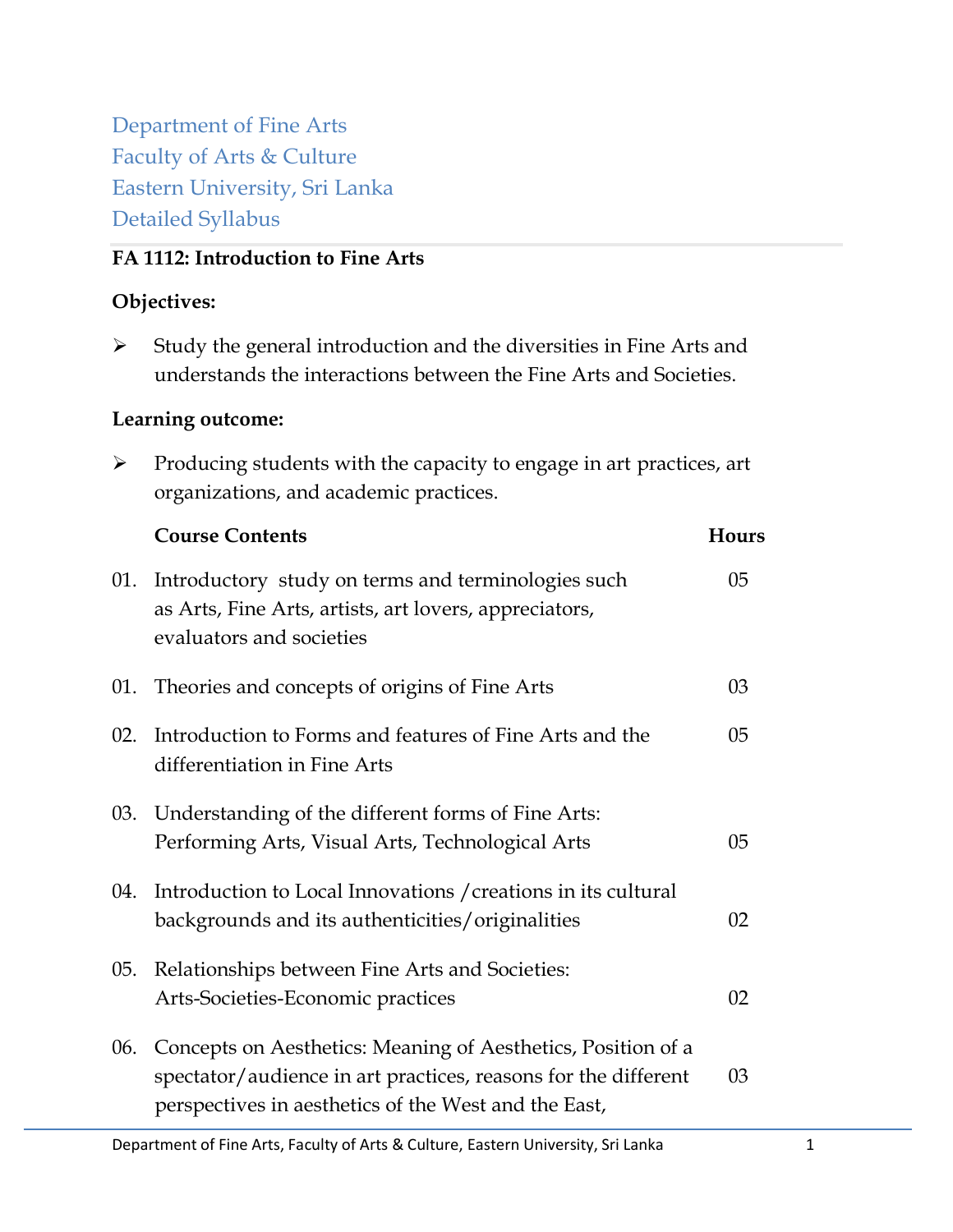contemporary perspectives on art appreciation

07. Introduction to Fine Arts in the Global context: Fine Arts in Sri Lanka, Authenticity in Sri Lankan Fine Arts, Indian Fine 03 Arts in the background of Southeast Asia, Special features of the Fine Arts in India and the fundamentals of its aesthetics, Introduction to other World Arts

| 08. Current trends in Fine Arts practices |                    | 02 |
|-------------------------------------------|--------------------|----|
|                                           | <b>Total Hours</b> | 30 |

# **Recommended Reading**

- 01. Adams,l.S. A Histiry of Western Art, University of New York, 2001.
- 02. Gardner, Louise, Art Through the Ages, Harcourt Brace Javanorich Publishers, London, 1980.
- 03. Janaki,S.S; Aesthetics, Publication Division, India, 1990.
- $04$ . கிருஷ்ணராஜா,சோ, அழகியல், சவுத்ஏசியன் புக்ஸ், சென்னை, 1996.
- $05.$  சிவராமமூர்த்தி,க,இந்திய ஓவியம், நெசனல் புக் டிரஸ்ட், புதுடெல்லி, 1974.
- $06.$  சிவத்தம்பி, கா, நுண்கலை, எவை, எவ்வாறு, எப்படி, குமரன் புத்தக இல்லம், கொழும்பு, ஆண்டு?.

# **FA 1222: Introduction to Technological Arts**

## **Objectives:**

 Purpose: Studying introduction to Technological Arts and its varieties and the importance of the technological medium in the creative process.

# **Learning outcome:**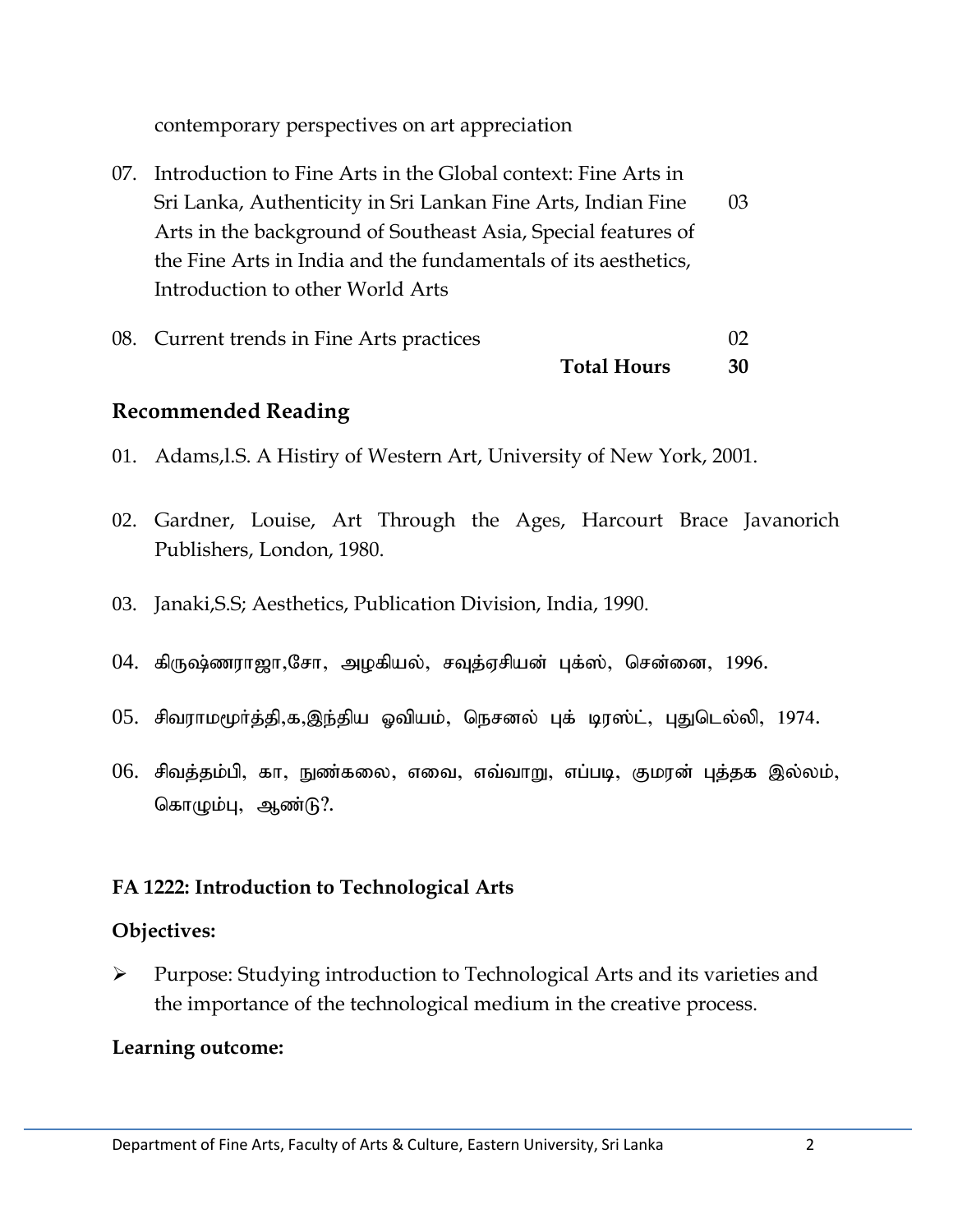|     | specialize in it.                                                                                                                                                                                                                  |       |
|-----|------------------------------------------------------------------------------------------------------------------------------------------------------------------------------------------------------------------------------------|-------|
|     | <b>Course Contents</b>                                                                                                                                                                                                             | Hours |
| 01. | General introduction on Technology                                                                                                                                                                                                 | 02    |
|     | 02. Development of technology in the 19nth century and<br>the emergence of technological arts.                                                                                                                                     | 02    |
|     | 03. Development of technological equipments – emergence<br>of technicians – creation of technological arts                                                                                                                         | 02    |
| 04. | Technological art forms: Photography, Radio, Cinema,<br>Television, Computer Graphics.                                                                                                                                             | 02    |
| 05. | Photography: Origins of the art of photography, Impact of<br>photography in painting, Qualities of artistic photographers,<br>Art of photography and computer technology                                                           | 03    |
| 06. | Radio: Technological importance of Radio, sound media and<br>its artistic techniques, Importance of Radio among the people                                                                                                         | 02    |
| 07. | Cinema: Origins of Cinema, Important technological medium<br>in the making of films, Cinema and its technologies and the<br>artists, Technological evolution in cinema, Technological<br>differences between cinema and television | 05    |
| 08. | Television: Technological importance of television,<br>Importance of the merging of light and sound in the<br>creative process, Impact of Television in the societies                                                              | 03    |
| 09. | Specialty of the art of Computer Graphics, Importance of<br>the technique of Computer Graphics in the artistic creations,<br>Influence of the techniques of Computer Graphics in the<br>making of Arts                             | 04    |
| 10. | Importance of Technological Arts in Fine Arts Activities                                                                                                                                                                           | 03    |

 $\triangleright$  Students will be in a position to get into the field of study in order to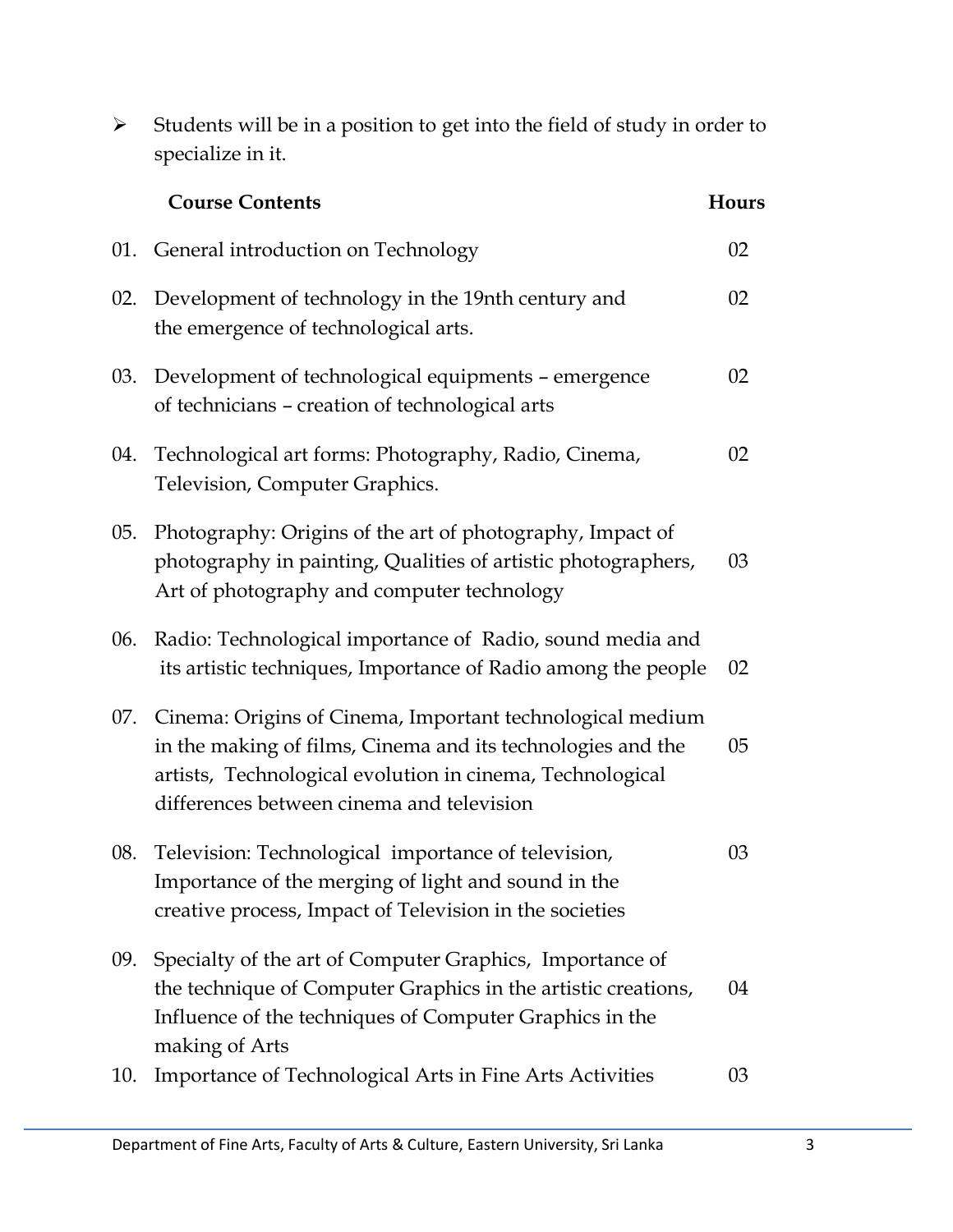| 11. Technological Arts-Societies- Social Formations | $\Gamma$ |
|-----------------------------------------------------|----------|
| <b>Total Hours</b>                                  | 30       |

# **Recommended Reading**

- 01. Bordwell, Film Art : an Introduction, university of wiscorsim, new York, 2001.
- 02. Marilyn, Fabe, Closely Watched Film: an Introduction to the Art of Narrative Film Technique, 2004.
- 03. அம்சன்குமார், சினிமா ரசனை, பொனினி, அடையாறு, சென்னை, 1990.
- 04. இன்பமோகன்,வ, கலைத்துவ சினிமா, குமரன் புத்தக இல்லம், கொழும்பு, 2012.

# FA 2113 **Art of Display and Visual Communication**

## **Objective**

- Introduce the aesthetic and political aspect of display and communication.
- Experience and explore the arrangements and constructions of display in order to understand its functions.
- Educate the importance of meaningful display in an effective visual communication.

## **Learning Outcomes**

At the end of the course students will be able to

- Understand the meaning of display as an art of communication
- Understand the socio-political construction of display and communication
- Understand the art of display in private and in public spaces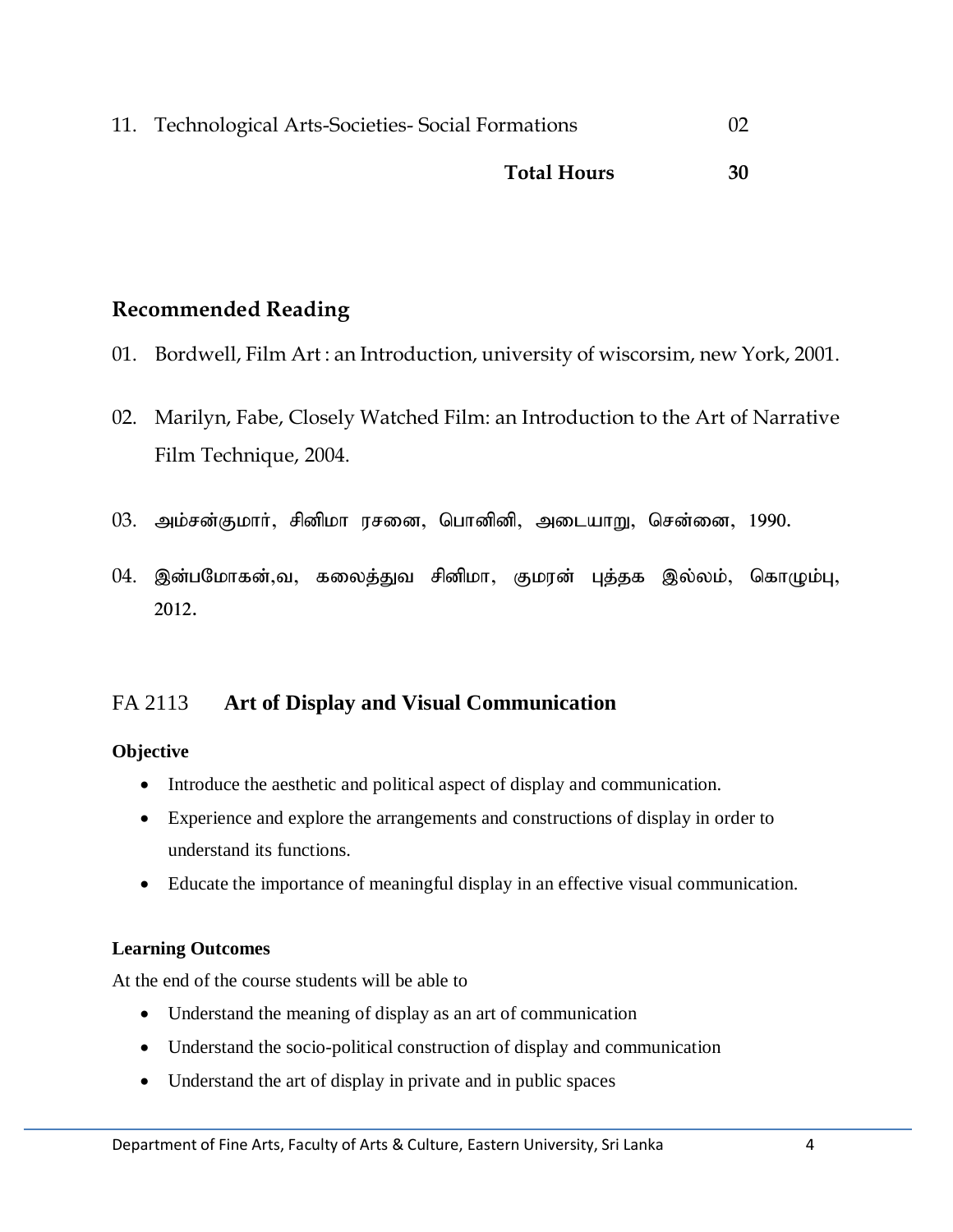| <b>Course Contents:</b>                                                |    |
|------------------------------------------------------------------------|----|
| 1. Introduction to art of display and communication                    | 10 |
| 2. Aesthetics of display and communication                             | 10 |
| Purpose and importance of display and communication<br>3.              | 10 |
| 4. Socio-cultural aspect of display and communication                  | 10 |
| 5. Politics of display and communication                               | 10 |
| <b>6.</b> Involvement of societies in display and visual communication | 25 |
|                                                                        | 75 |

- 1. James Putnam. (2001). *Art and Artifact: The Museum as Medium,* London and New York: Thames and Hudson.
- 2. Laura de Coppet. (2002). *The Art Dealers, Revised & Expanded: The Powers Behind the Scene Tell How the Art World Really Works*. NY: Cooper Square Press.
- 3. Kevin McCarthy. (2005). *A Portrait of the Visual Arts: Meeting the Challenges of a New Era*, Santa Monica, CA: RAND.
- 4. Pierre Bourdieu. (19930). *The Field of Cultural Production*, ed. Randal Johnson, New York: Columbia Univ. Press.

## **FA 2122 Understanding and Appreciation of Classical Art Traditions**

## **Objective**

- To understand Classical Art Traditions and its nature.
- To understand the nature of societies and their classical arts forms
- To comprehend the meaning and nature appreciation of Classical arts
- To connect and compare the nature of classical art with South Asian and European arts

## **Learning Outcomes**

At the end of the course the students will be able to

- Understand the importance of classical arts
- Identify the different types of classical art in societies.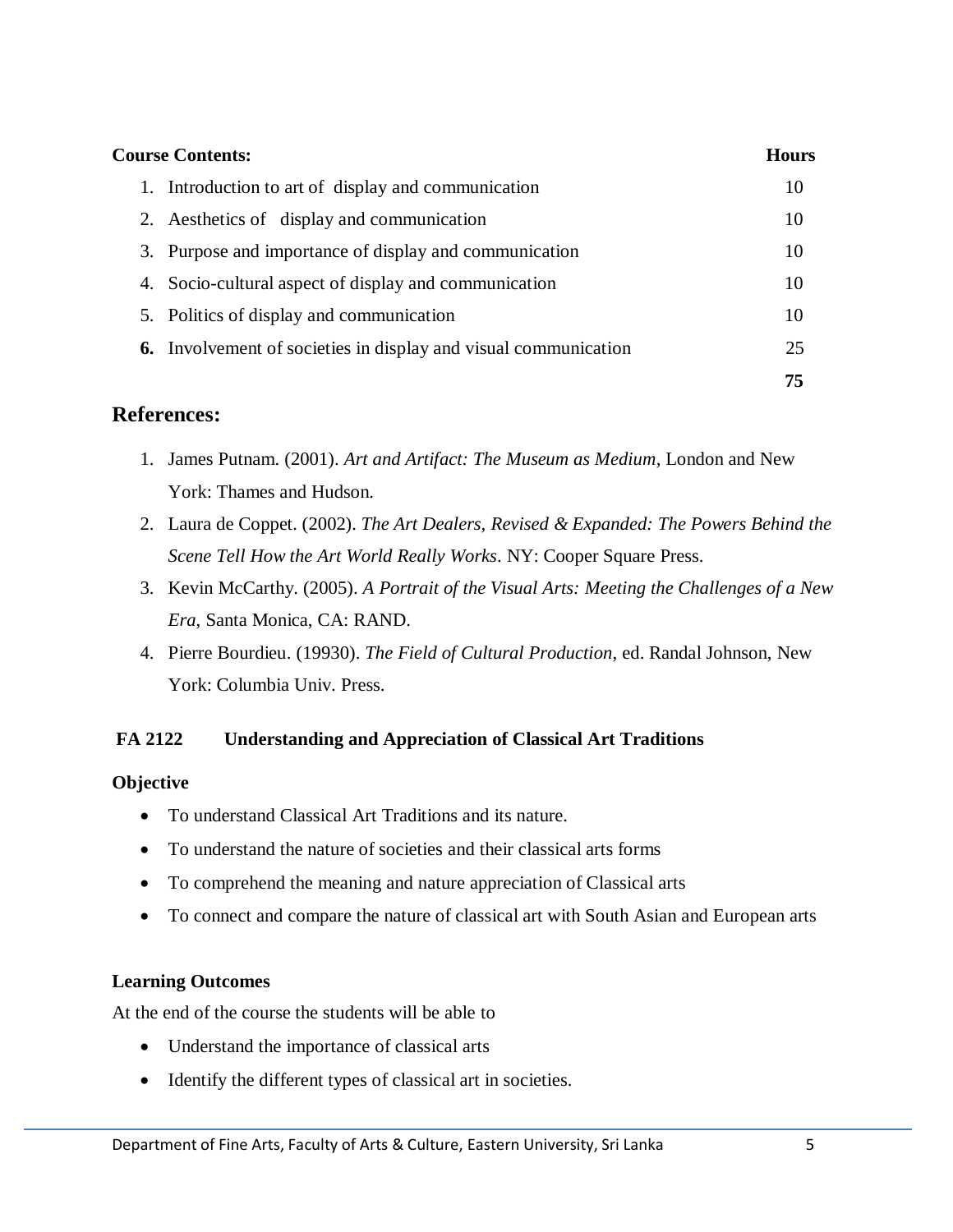• Engage to ensure the survival of the classical arts.

| <b>Course Contents:</b><br>Hours                                                   |    |
|------------------------------------------------------------------------------------|----|
| 1. Understand the meaning of the word "Classical art."                             | 05 |
| 2. Understand the importance of Classical Art                                      | 04 |
| 3. Introducing Indian and Sri Lankan classical art forms                           | 04 |
| 4. Identifying the characteristics of classical art.                               | 10 |
| 5. Identify the use of Greek and Romanian classical art elements in the modern and |    |
| postmodern art works.                                                              | 03 |
| 6. Popularizing the sense of classical art.                                        | 04 |
|                                                                                    | 30 |

#### **References:**

- 1. Bhagavathi, K(ed). (1994). *Art and Architecture*, International Institute of Tamil Studies, Madras.
- 2. Gardner,Louise. (1976). *Art Through the Ages,* Harcourt Brace Jovanovich, Publishers, London.
- 3. Gombrich, E,H. (1979). *The story of art,* Phaidon Press, new York.
- 4. Pevsner, Nikolaus. (1945). *An outline of European Architecture*, Penguin Books, New York.
- 5. Rechards,J,m. (1944). *An Introduction to modern architecture*, Penguin Books, New York.

# **FA 2213 Appreciation of Local Art Traditions**

## **Objective**

- Preparing to understand the current status and importance of local art traditions
- Providing theoretical and practical knowledge in Local Arts Traditions
- Strengthening the local art traditions as a source of sustainable development and community integration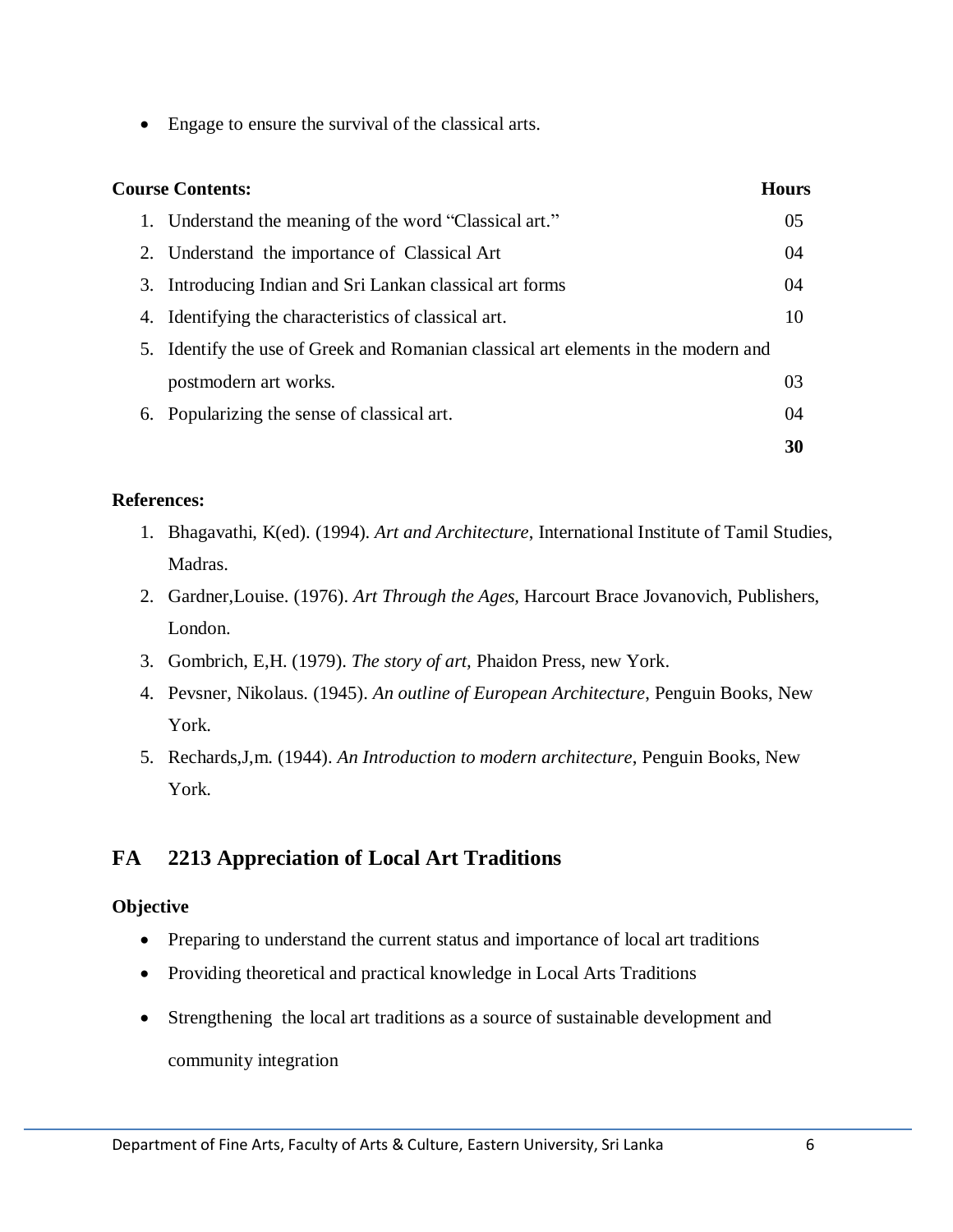## **Learning Outcomes**

At the end of the course students will be able to

- Understand the current status and importance of local art traditions
- Familiarize with the knowledge and skills of local art traditions
- Understand the challenges in local art traditions
- Understand the socio, cultural and economic importance of local art traditions
- Engage in promotional programs such as exhibitions, festivals, markets

| <b>Course Contents:</b> |                                                                | <b>Hours</b>   |
|-------------------------|----------------------------------------------------------------|----------------|
|                         | 1. Introduction to Local art traditions                        | 0 <sub>5</sub> |
|                         | 2. Local art traditions and societies of local art productions | 08             |
|                         | 3. Local art traditions and local resource management          | 06             |
|                         | 4. Local art traditions and modern society                     | 06             |
|                         | 5. Local art traditions and people in peripheries              | 06             |
|                         | 6. Local art traditions and sustainable development            | 07             |
|                         | 7. Local art traditions and the culture of the corporate world | 07             |
|                         |                                                                | 45             |

- 1. Ian Robertson. (2005). *Understanding International Art Markets and Management*. NY and London: Routledge.
- 2. Judith Benhamou-Huet. (2001). *The Worth of Art: Pricing the Priceless*, New York: Assouline.
- 3. Olav Velthuis. (2005). *Talking Prices: Symbolic Meanings of Prices on the Market for Contemporary Art,* Princeton Studies in Cultural Sociology, Princeton: Princeton University Press.
- 4. Pierre Bourdieu. (1993). *The Field of Cultural Production*, ed. Randal Johnson, New York: Columbia University Press.
- 5. Tyler Cowen. (1998). *In Praise of Commercial Culture*, Cambridge, MA: Harvard Univ. Press.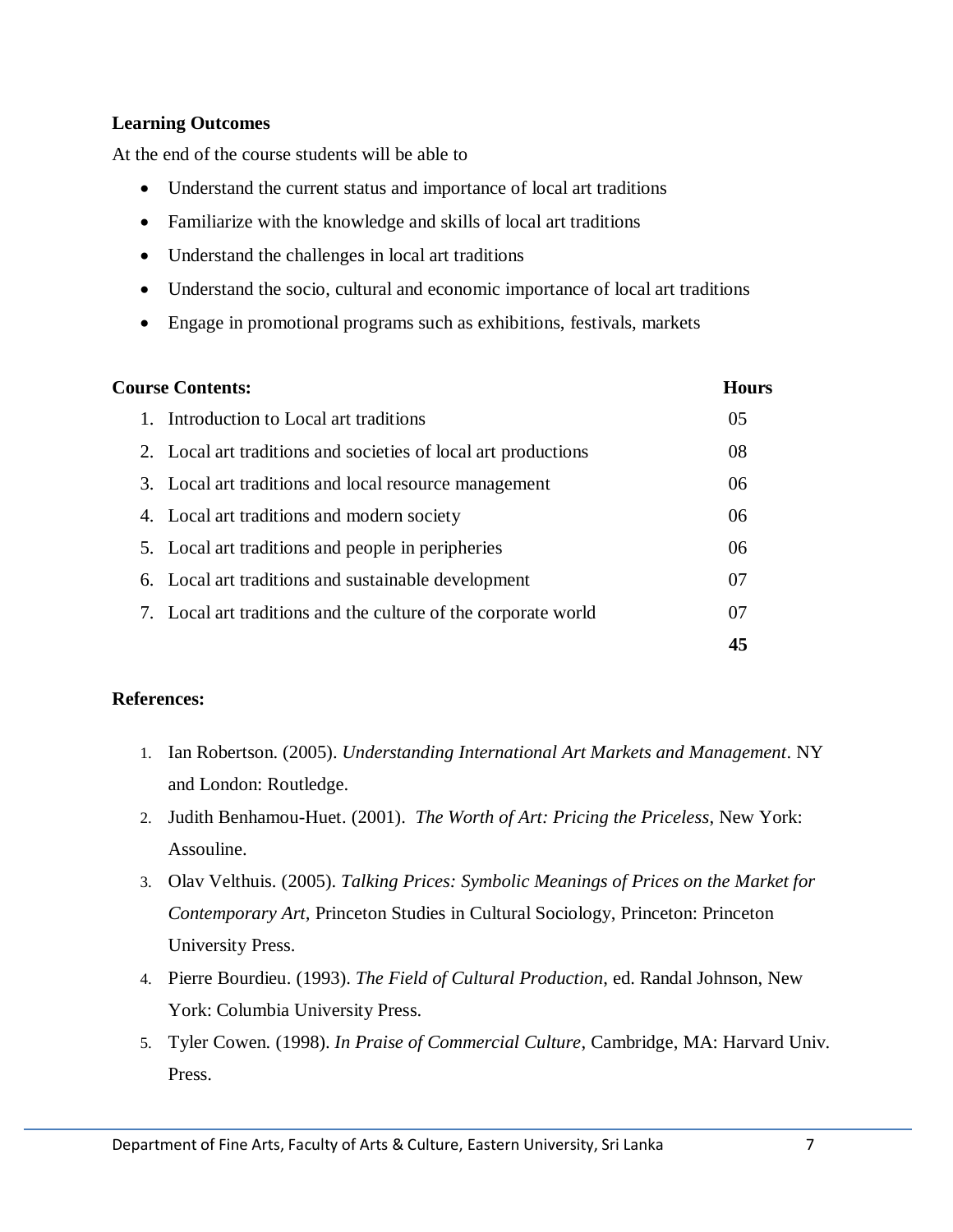# FAS 2113 **Art of Display and Visual Communication**

## **Objective**

- Introduce the aesthetic and political aspect of display.
- Experience and explore the arrangements and constructions of display in order to understand its functions.
- Educate the importance of meaningful display in an effective visual communication.

## **Learning Outcomes**

At the end of the course students will be able to

- Understand the meaning of display as an art of communication
- Understand the socio-political construction of display and communication
- Understand the art of display in private and in public spaces

| <b>Course Contents:</b>                                              |    |
|----------------------------------------------------------------------|----|
| 1. Introduction to art of display and communication                  | 10 |
| 2. Aesthetics of display and communication                           | 10 |
| Importance of display and communication<br>3.                        | 10 |
| 4. Socio-cultural aspect of display and communication                | 10 |
| 5. Politics of display and communication                             | 10 |
| <b>6.</b> Involvement of society in Visual display and communication | 25 |
|                                                                      | 75 |

- 1. James Putnam. (2001). *Art and Artifact: The Museum as Medium,*London and New York: Thames and Hudson.
- 2. Laura de Coppet. (2002). *The Art Dealers, Revised & Expanded: The Powers Behind the Scene Tell How the Art World Really Works*. NY: Cooper Square Press.
- **3.** Kevin McCarthy. (2005). *A Portrait of the Visual Arts: Meeting the Challenges of a New Era*, Santa Monica, CA: RAND.
- **4.** Pierre Bourdieu. (19930). *The Field of Cultural Production*, ed. Randal Johnson, New York: Columbia Univ. Press.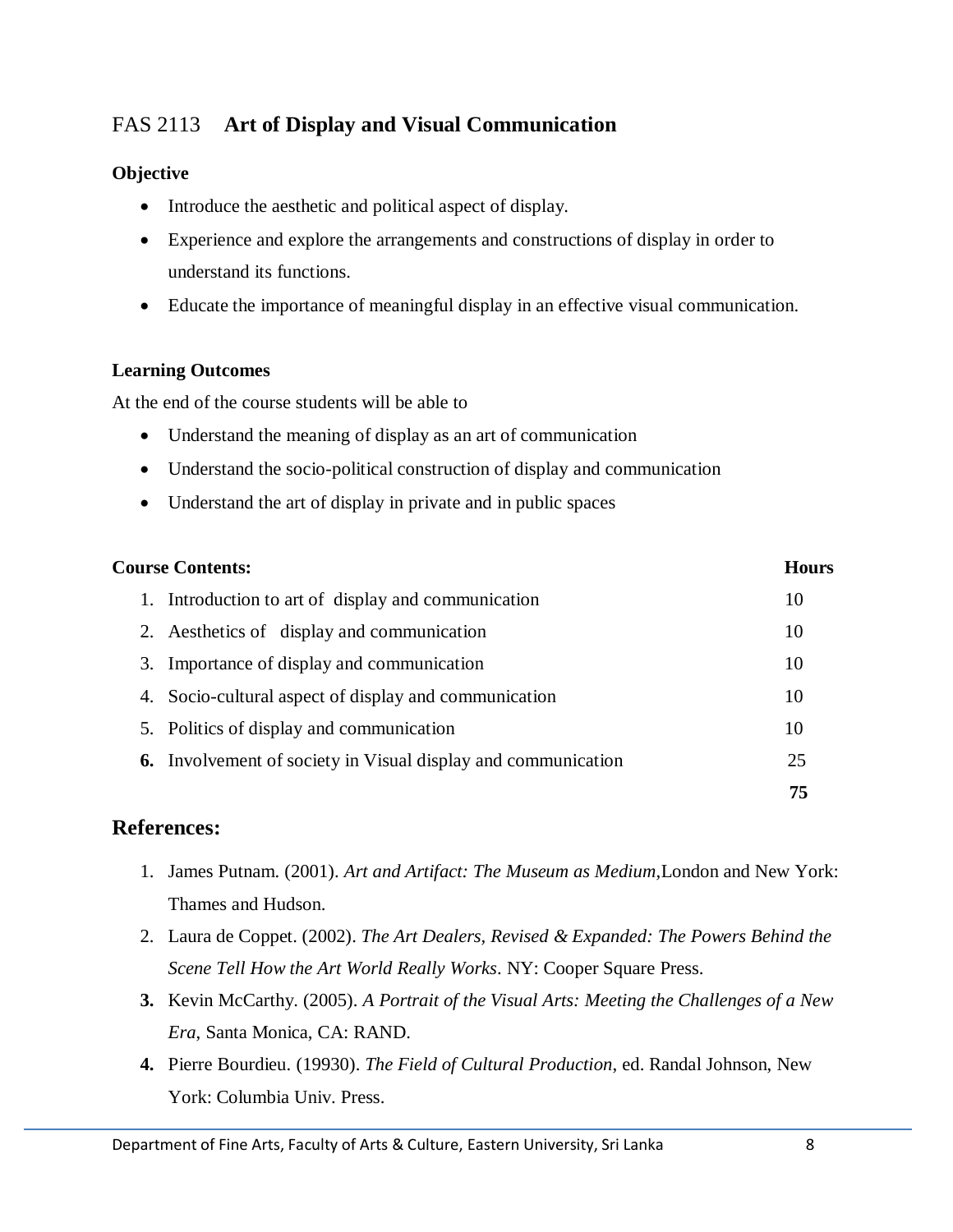# **FAS 2123 Practice and Performances of Classical Art Tradition**

#### **Objective**

- Identify the form of classical art works
- Remake of art works
- Exhibit the art works
- Make documentation of the art works
- Grasp the knowledge and practices as whole of classical art

#### **Learning Outcomes**

At the end of the course students will be able to

- Understand the different forms of classical art
- Understand the importance of classical arts and motivating for documentation and preservation
- Gaining the aesthetics experience of classical art works

| <b>Course Contents:</b> |                                                                                                                                                                                                                                                                                                                                                   |
|-------------------------|---------------------------------------------------------------------------------------------------------------------------------------------------------------------------------------------------------------------------------------------------------------------------------------------------------------------------------------------------|
|                         | 0 <sub>5</sub>                                                                                                                                                                                                                                                                                                                                    |
|                         | 05                                                                                                                                                                                                                                                                                                                                                |
|                         | 15                                                                                                                                                                                                                                                                                                                                                |
|                         | 05                                                                                                                                                                                                                                                                                                                                                |
|                         | 10                                                                                                                                                                                                                                                                                                                                                |
|                         | 20                                                                                                                                                                                                                                                                                                                                                |
|                         | 07                                                                                                                                                                                                                                                                                                                                                |
|                         | 08                                                                                                                                                                                                                                                                                                                                                |
|                         | 75                                                                                                                                                                                                                                                                                                                                                |
|                         | 3. Practices on classical art forms specially painting and sculpture<br>5. Methods of preservation and documentation of classical art work<br>6. Performance of classical art work vies-a vie dance and music<br>7. Differences of classical art form from other art form s<br>8. Differences between south Asian art forms and European art form |

- 1. கோதண்டராமன்,பி.(1987). *இந்தியக் கலைகள்*, நியூ செஞ்சுரிபுக் ஹவுஸ் பிரைவேட் லிமிடெட், சென்னை.
- 2. Bhagavathi, K(ed). (1994). *Art and Architecture,* International Institute of Tamil Studies, Madras.
- 3. Gardner,Louise. (1976). *Art Through the Ages,* Harcourt Brace Jovanovich, Publishers, London.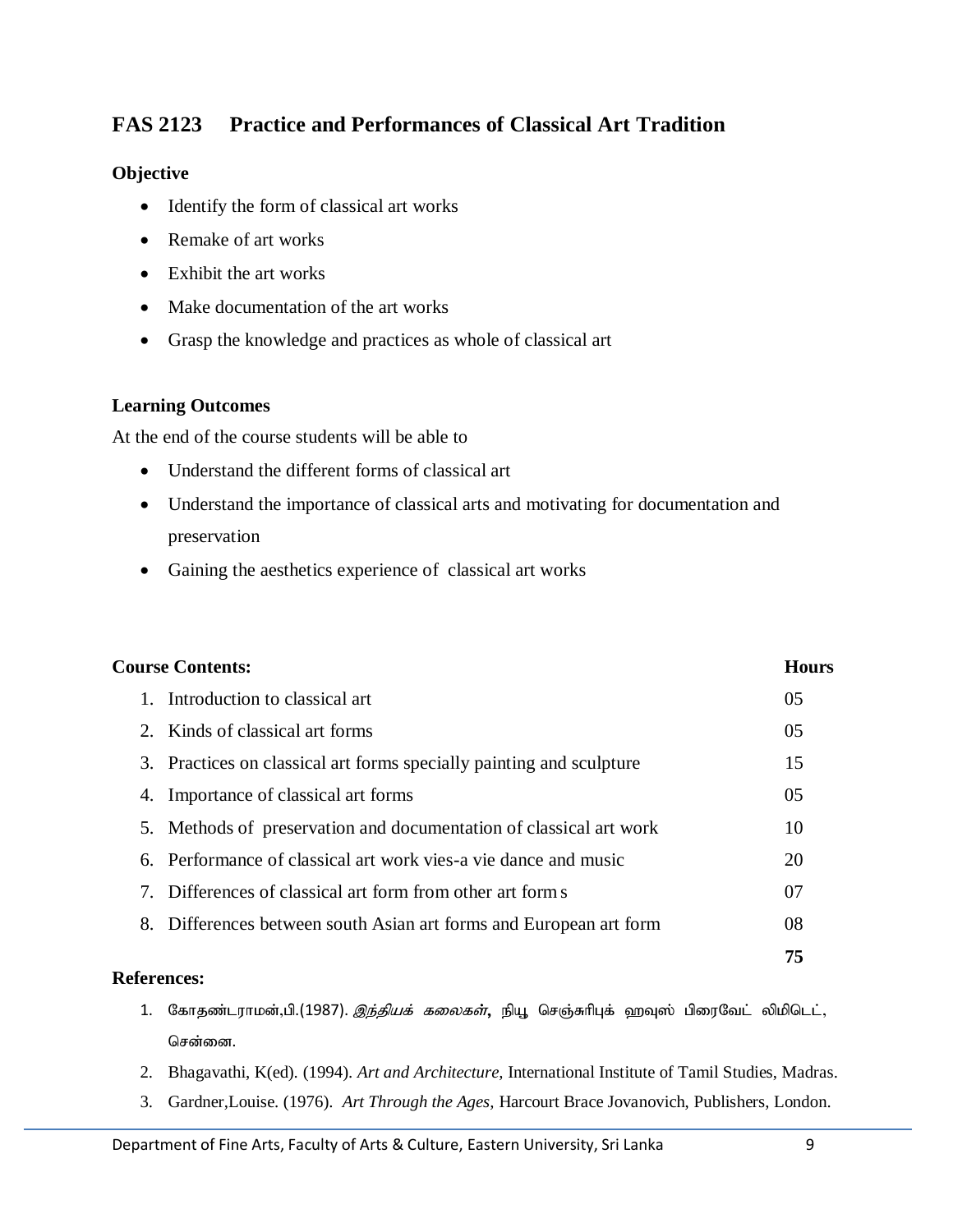- 4. Gombrich, E,H. (1979). *The story of art*, Phaidon Press, new York.
- 5. Pevsner, Nikolaus. (1945). *An outline of European Arcitecture*, Penguin Books, New York.
- 6. Rechards,J,m. (1944). *An Introduction to modern architecture*, Penguin Books, New York.

# **FAS 2133 Practice and Promotions of Local Art Tradition**

#### **Objective:**

- Providing practices for the grounds for production and promotion of local art traditions as a cooperative venture of the local communities.
- Providing awareness to get involve in local art practices.
- Promotion of local arts in a creative manner

#### **Learning Outcomes**

At the end of the course students will be able to

- Gain technical knowhow of local art traditions as a participatory learning program
- Engage in distribution and marketing of local art traditions
- Gain knowledge and skill to innovative local art creations and displays
- Engage in research and dissemination of knowledge and skill of local art traditions

| <b>Course Contents:</b> |                                                                                           | Hours |
|-------------------------|-------------------------------------------------------------------------------------------|-------|
|                         | 1. Introduction to local art traditions in practice                                       | 10    |
|                         | 2. Practicing with the practitioners                                                      | 20    |
| 3.                      | Bridging providers and consumers by initiating exhibitions, stalls,                       |       |
|                         | Markets, festivals                                                                        | 15    |
| 4.                      | Establishing a culture of local art creations and distribution                            | 20    |
|                         | 5. Establishing a culture of knowledge and skill in production of local art traditions 10 |       |
|                         |                                                                                           | 75    |
|                         |                                                                                           |       |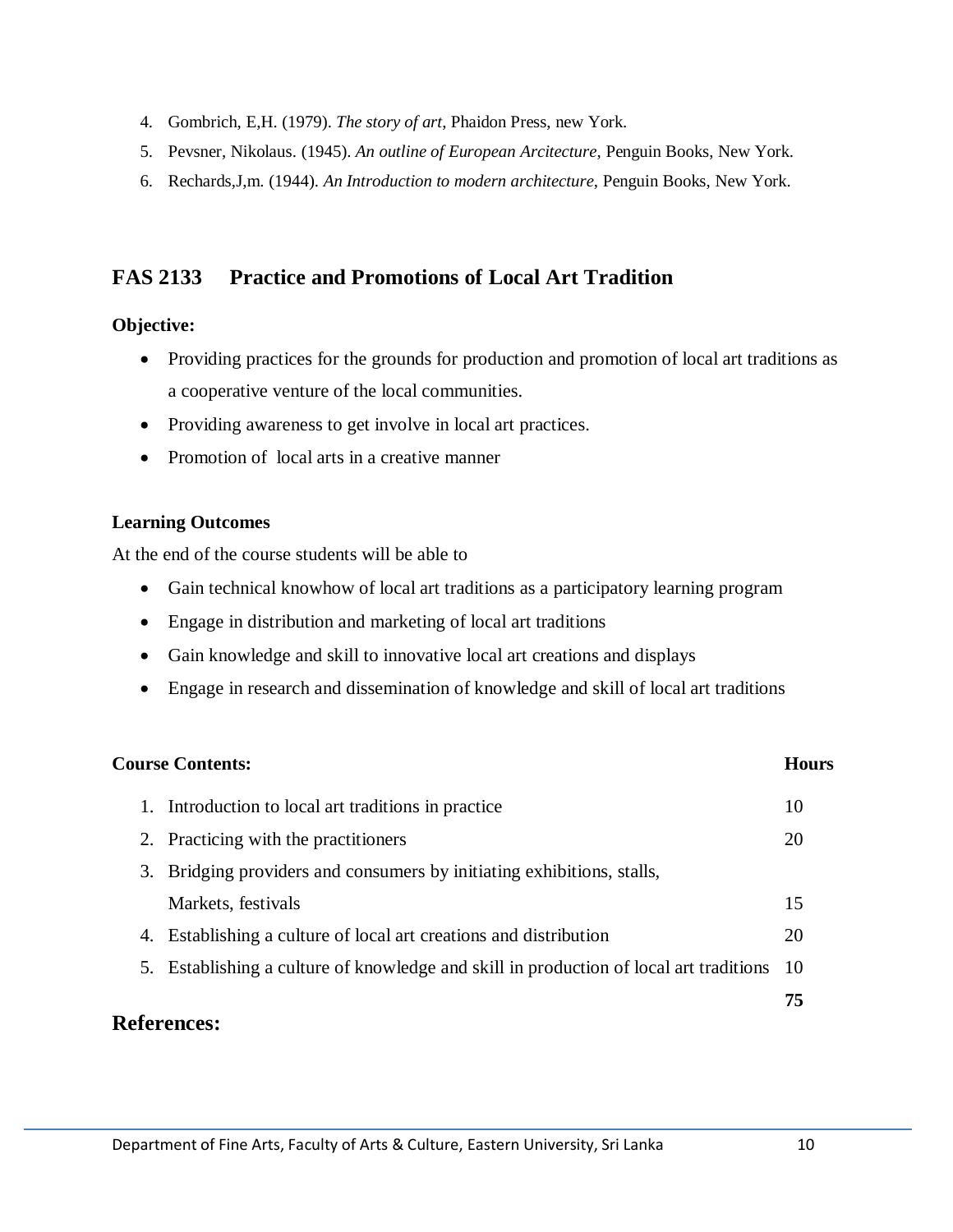- 1. Ian Robertson. (2005). *Understanding International Art Markets and Management*. NY and London: Rout ledge.
- 2. Kevin McCarthy, et al. (2005). *A Portrait of the Visual Arts: Meeting the Challenges of a New Era,* Santa Monica, CA: RAND.
- 3. Olav Velthuis. (2005). *Talking Prices: Symbolic Meanings of Prices on the Market for Contemporary Art,* Princeton Studies in Cultural Sociology. Princeton: Princeton University Press.

# **FAS 2143 Traditional Music, dance and Instrumentals**

## **Objective**

- Understand the theoretical explanation on traditional music and dance forms
- Play traditional music instruments
- Perform traditional performing arts
- Engage in live performances and audience and as participant
- Get knowledge and skill on traditional art forms

## **Learning Outcomes**

At the end of the course students will be able to

- Having the knowledge on traditional art forms
- Having the skill to perform traditional art forms
- Having the skills to play to traditional musical instruments

## **Course Contents: Hours**

- 1. Introduction to traditional art forms 05 2. Introduction to traditional musical instruments 05
- 3. Documentation of traditional art forms and musical instruments 05
- 4. Practice in traditional art form and musical instruments 15
- 5. Demonstrations on traditional art forms and traditional musical instruments 15
- 6. Display and Performance of the traditional art forms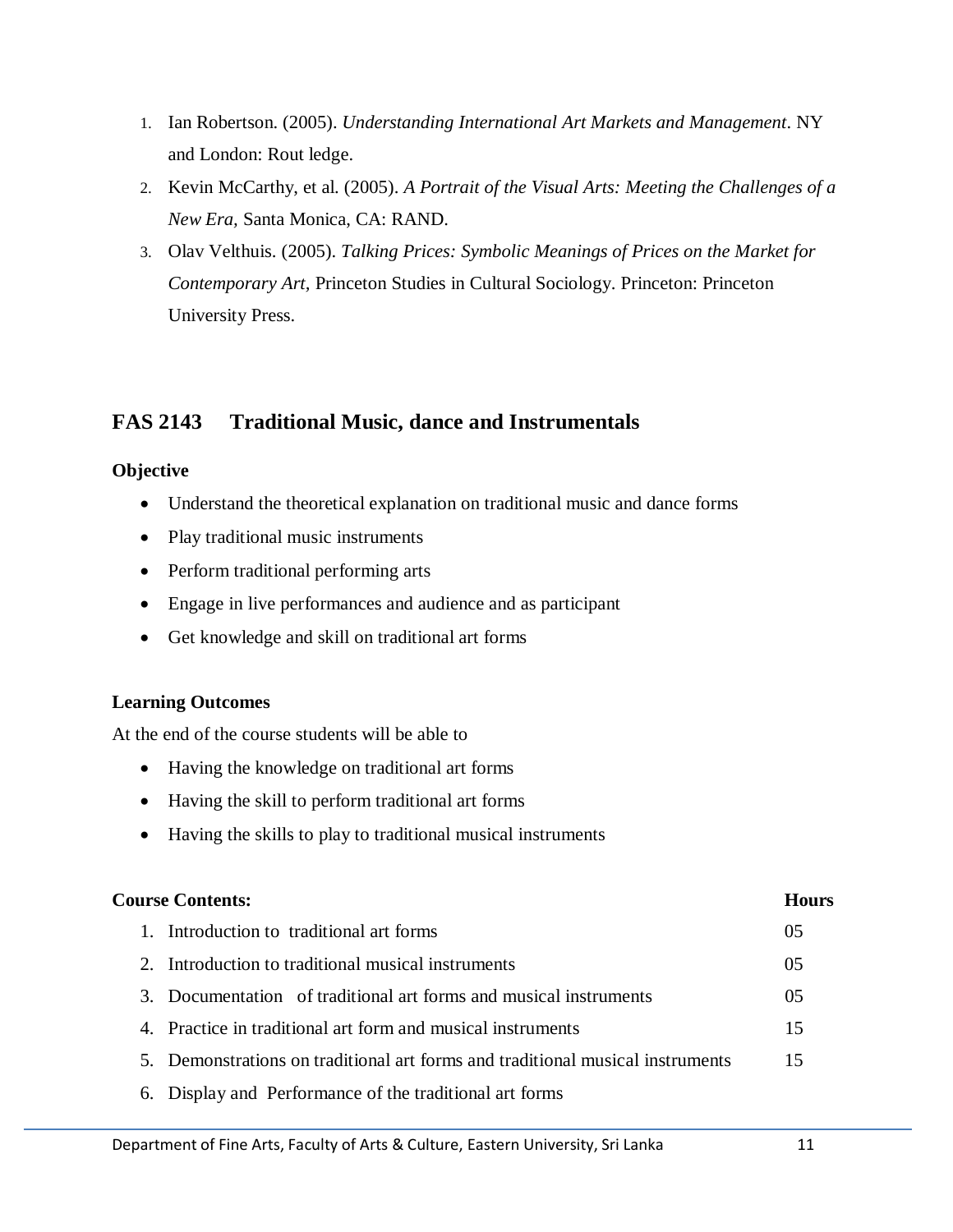- 1. சிவசாமி,வி. (2000). *பரதக்கலை*, யாழ்ப்பாணம், இலங்கை,.
- 2. நந்திகேசுவரர். (1990ம் ஆண்டுப் பதிப்பு). *அபிநயதர்ப்பணம்,* மொழிபெயர்ப்பு வீரராகவையன், உ,வே.சாமிநாதையர் நூல் நிலையம், சென்னை.
- 3. Barata. (1995). *The Natyasastram,* Translation Manmohan Ghosh, (edition), Satya Bhattachrjee ManishaGrathalaya, Calcutta, India,.

## **FAS 2223 Modern Art**

#### **Objectives**

- Understand the modern trends in art history
- Understand the meaning of modern art
- Features of modern arts forms
- Understand difference between modern art and traditional art
- Understand the importance of modern art in societies

#### **Learning Outcomes:**

At the end of the course students will be able to

- Gain knowledge on modern art
- Exhibiting modern art works
- Creating modern art works and exhibit

#### **Course Contents: Hours**

- 1. Etymological meaning and usages of the modern, modernity and modernism 05
- 2. Emergence of modern art tradition in western societies 07
- 3. Emergence of modern art tradition in south Asian societies 06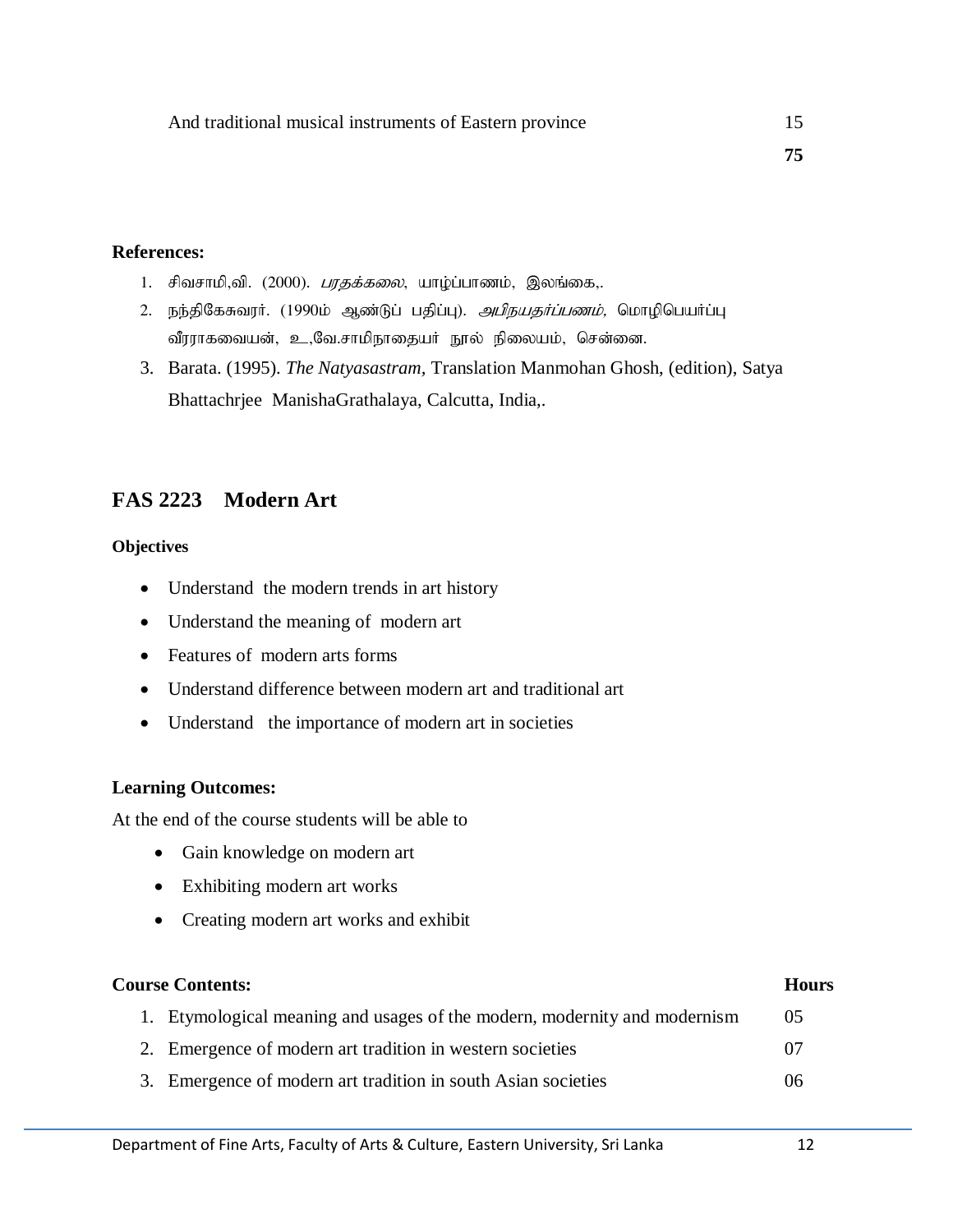|                                                                  | 45             |
|------------------------------------------------------------------|----------------|
| 8. Roles of modern arts in contemporary society.                 | 06             |
| 7. Aesthetics of modern art                                      | 0 <sub>5</sub> |
| 6. Comparative of modern art works in Europe and south Asia      | 06             |
| 5. Emergence of modern art in Sri Lankan and Indian context      | 0 <sub>5</sub> |
| special focus on painting and sculptures                         | 07             |
| 4. Western modern art works from realism to contemporary moment: |                |

- 1. கிருஷ்ணராஜா,சோ. (1994). *20 ஆம் நூற்றாண்டுக்கான ஓவியக் கொள்கைகள்*, தேசிய கலை இலக்கியப் பேரவையுடன் இணைந்து சவுத் ஏசியன் புக்ஸ், சென்னை,
- 2. Adams, L, S. (2001). *A Hidtory of Western Art,* University of New York, New York.
- 3. Arnason, H. H. (2003). *History of Modern Art* (5th Edition). NY: Prentice Hall.
- 4. Blake, Robin. (2001). *Essential of Modern Art*, Parragon Book, London.
- 5. Barbara Hess. (2005). *Abstract Expressionism*. Taschen.
- 6. David Hopkins. (2000). *Art after Modern Art, 1945-2000.* Oxford and New York: Oxford UP.
- 7. UtaGrosenick, ed. (2005). *Art Now 2: Artists at the Rise of the New Millennium*, New York: Taschen.

# **FAS 2233 Art of Film Appreciation and Tamil Films**

## **Objectives:**

- Getting knowledge on the influence of film in the world.
- Practice to appreciate films
- Understanding the nature of Tamil films

## **Learning Outcomes:**

At the end of the course students will be able to

Become critics of films.

- Understand the background and politics of film making
- Apply different approaches to enhance the film studies.

## **Course Contents: Hours**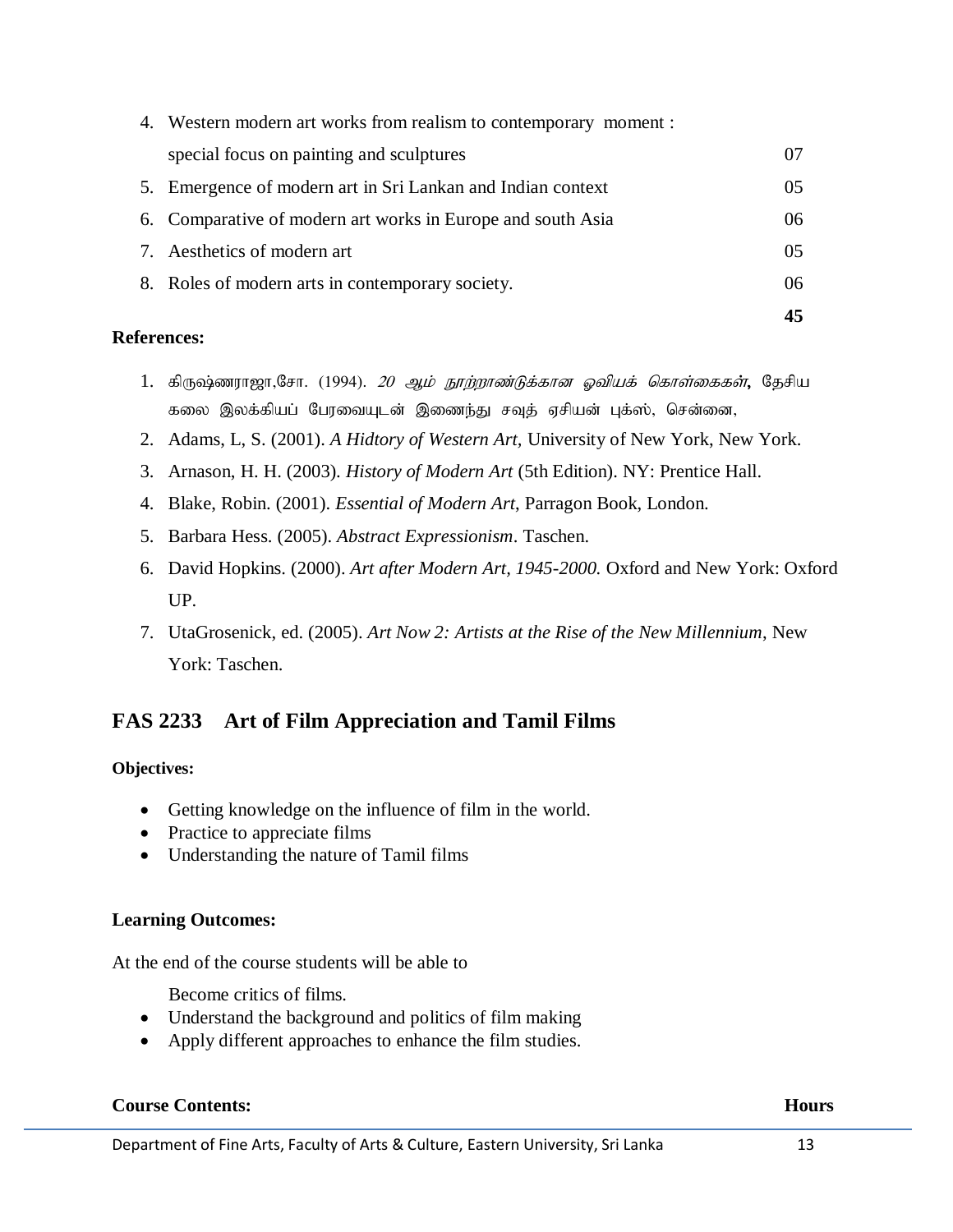|    | 1. Understanding the basic concepts of film making: Story, Screenplay,                                                           |    |
|----|----------------------------------------------------------------------------------------------------------------------------------|----|
|    | Dialogues, Scene, Sequence, Narrative elements, Pre Production,<br>Production, Post Production.                                  | 05 |
|    | 2. Analysis of Technical codes: Different camera shots and their                                                                 |    |
|    | meanings, Camera movements, Editing, Music, Lighting, Special effects                                                            | 07 |
| 3. | Study of Signs : Icon, Index, Symbol, Misleading signs, Inter-textuality,<br>Metaphor, Metanomy, Elaborated and restricted codes |    |
|    |                                                                                                                                  | 07 |
|    | 4. Syntagmatic Analysis: Vladimir Prop's functions and Application in                                                            |    |
|    | modern cinema, Sequential arrangements, Narrative formula : Setting,                                                             |    |
|    | Characters, Problems and Solution                                                                                                | 07 |
|    | 5. Paradigmatic Study: Pivotal binary opposites                                                                                  |    |
|    | 6. Marxist Study: Class and exposition, base structure and its control,                                                          |    |
|    | Hegemony, Alienation and False consciousness, Audience as consumers,                                                             |    |
|    | Manipulation                                                                                                                     | 06 |
|    | 7. Sociological Study: Values and Life styles, Deviance and Anomie,                                                              |    |
|    | Stereotypes, Portrayal of Different sex, Ethnic and Religious                                                                    |    |
|    | Minorities, Caste, Trans genders and Other suppressed sections,                                                                  |    |
|    | <b>Uses and Gratifications</b>                                                                                                   |    |
|    |                                                                                                                                  | 06 |
|    | 8. Psychoanalytic Study: Identification of the symbols, Dream work:                                                              |    |
|    | Condensation, Displacement and Secondary elaboration, Psycho – sexual                                                            |    |
|    | development stages and their reflections in characterization,                                                                    |    |
|    | Psychological Complexes : Oedipus and Electra complexes,                                                                         |    |
|    | Ego stages, Aggression and guilt, Defensive mechanism                                                                            | 07 |
|    |                                                                                                                                  | 45 |

- 1. Bordwell, David. (2001). Thompson, Kristin., *Film Art an Introduction*, University of Wiscorsim, New York.
- 2. Braudy, Leo. (1999). *Film Theory and Criticism*, Oxford university Press, New York.
- 3. Gollin, Richard M. (1992). *Viewer's Guide to Film : Arts, Artifices and Issues*, McGraw-Hill, Inc, New York.
- *4.* Marilyn, Fabe. (2004). *Closely Watched Films An Introduction to the Art of Narrative Film Technique,*University of California Press, Berkeley and Los Angeles, California.
- 5. Phil Powrie, Keith Reader. (2002). *French Cinema: A Student's Guide***,** London.
- 6. Rabiger, Michael. **(**2008). *Directing film techniques andaesthetics***,** Linacre House, Jordan Hill, Oxford, UK.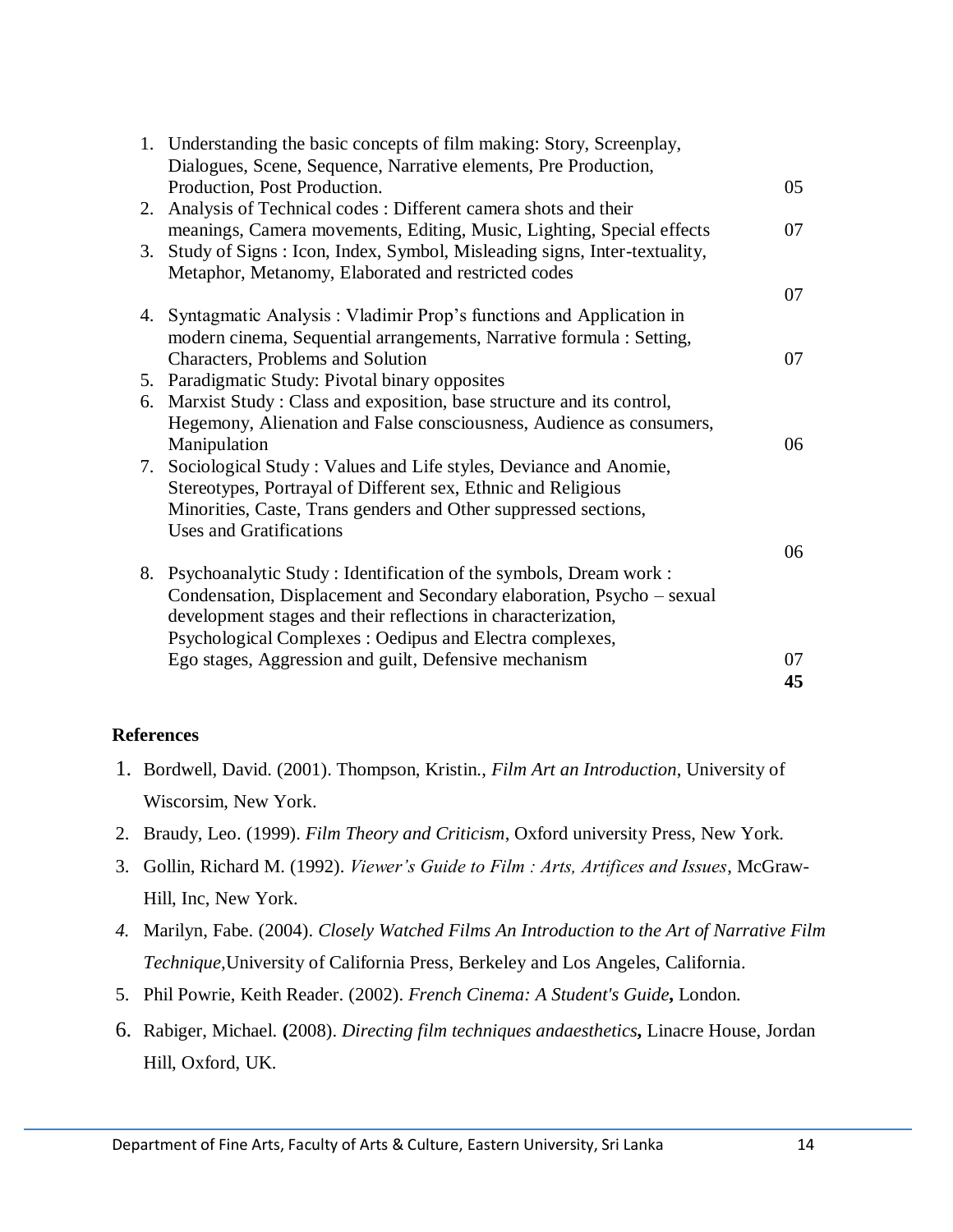# FAS **2243 Art Criticism**

## **Objective:**

- Interpret the works of art
- Help the Viewers to perceive, interpret judge art works construct their personal voice
- Understand artistic activities through critical practices
- Understanding the developments of critical discourses in contemporary art.

## **Learning Outcomes:**

At the end of the course students will be able to

- Gaining Knowledge about the themes and issues in art criticism
- Going practical skill to comprehend and evaluate contemporary art work
- Going practices to examining their own experiences in art criticism
- Going experiences to write art criticism

#### **Course Contents: Hours**

|    | 1. View in art as a Spectator and Critic                            | 03 |
|----|---------------------------------------------------------------------|----|
|    | 2. Judgments in art works                                           | 05 |
| 3. | Historical background on art criticism                              | 06 |
|    | 4. Methodologies of art criticism                                   | 06 |
| 5. | Aesthetical trends in art criticism, Karl Mark, Kant, Wittgenstein. | 05 |
|    | 6. Structuralizes the interpretation                                | 05 |
|    | 7. Post – Structuralism and art criticism                           | 05 |
|    | 8. Post – Modernism and art criticism                               | 05 |
| 9. | Contemporary trends in art and art criticism                        | 05 |
|    |                                                                     |    |
|    |                                                                     | 45 |

- 1. Barret,T. (2000). *Critiquing Art : Understanding the Contemporary*, Mcgran Hill,.
- 2. Charles Harrison and Paul Wood, eds. (2002). *Art in Theory, 1900-2000: An Anthology of Changing Ideas*. 2nd. ed. Blackwell:.
- 3. Hal Foster, et al., eds. (2005). *Art Since 1900: Modernism, Antimodernism, and Postmodernism.* NY: Thames and Hudson.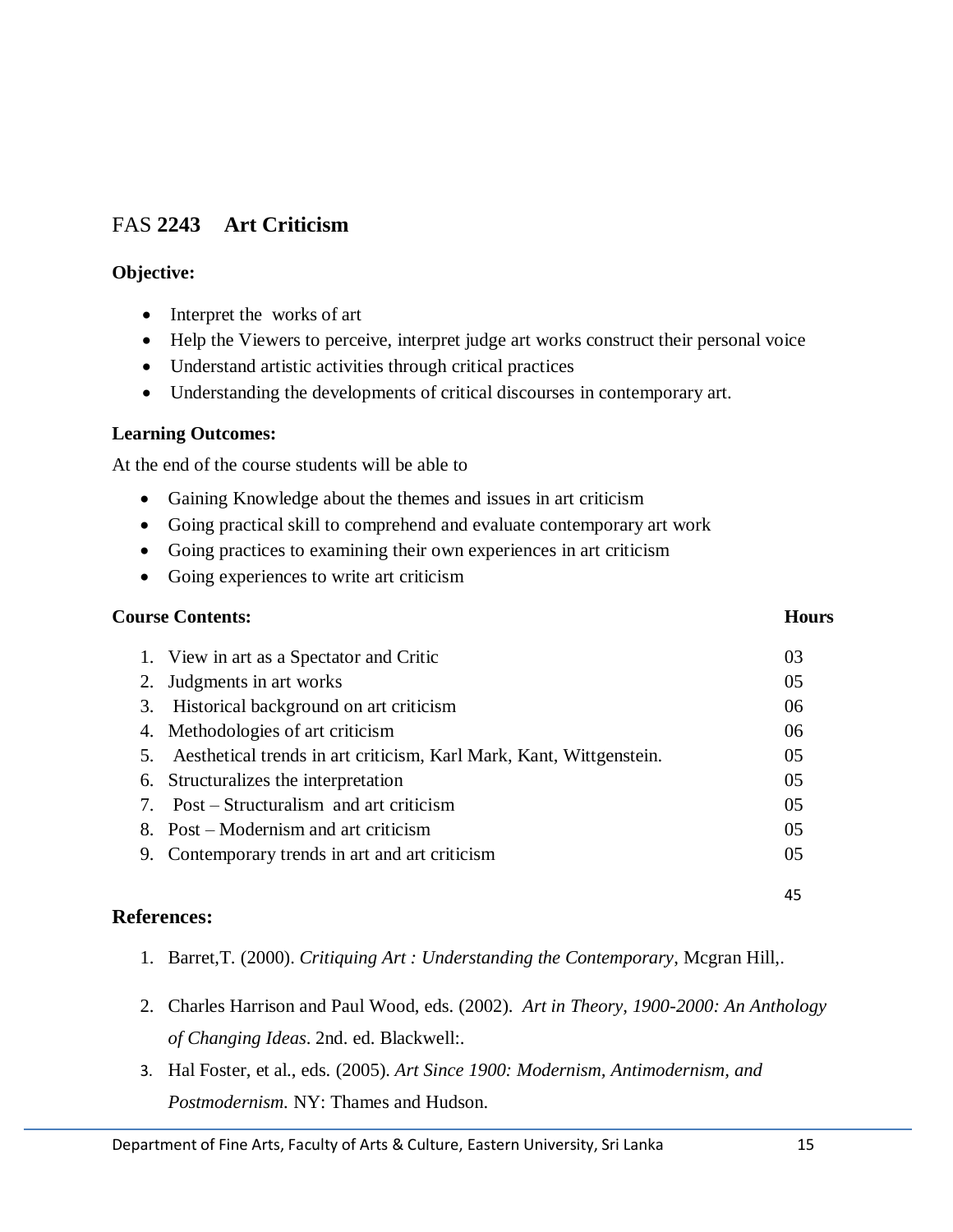# **FA 3113 Introduction to Art Theories**

## **Objectives:**

- Explore the origins and historical development of art theories
- Comprehend important art theories.
- Understanding of art theories through the works of art.
- Practice to produce art works based on inherited art theories.

## **Learning outcomes:**

At the end of the course students will be able to

- Comprehending the sense of art theories and developments.
- Comprehend the emergence and functions of art theories and its backgrounds.
- Identify and understand the important art theories.
- Enable to differentiate the important art theories.
- Enable to identify works of art based on art theories

|    | contents:                               | <b>Hours</b> |
|----|-----------------------------------------|--------------|
|    | 7. Impressionism and Post impressionism | 04           |
| 8. | Fauvism                                 | 04           |
|    | 9. Cubism                               | 04           |
|    | 10. Purism                              | 03           |
|    | 11. Orphism                             | 04           |
|    | 12. Futurism                            | 03           |
|    | 13. Vortiuism                           | 03           |
|    | 14. Dadaism                             | 04           |
|    | 15. Surrealism                          | 03           |
|    | 16. Minimalism                          | 03           |
|    | 17. Modernism and post modernism        | 05           |
|    | 18. Visiting art galleries              | 05           |
|    |                                         | 45           |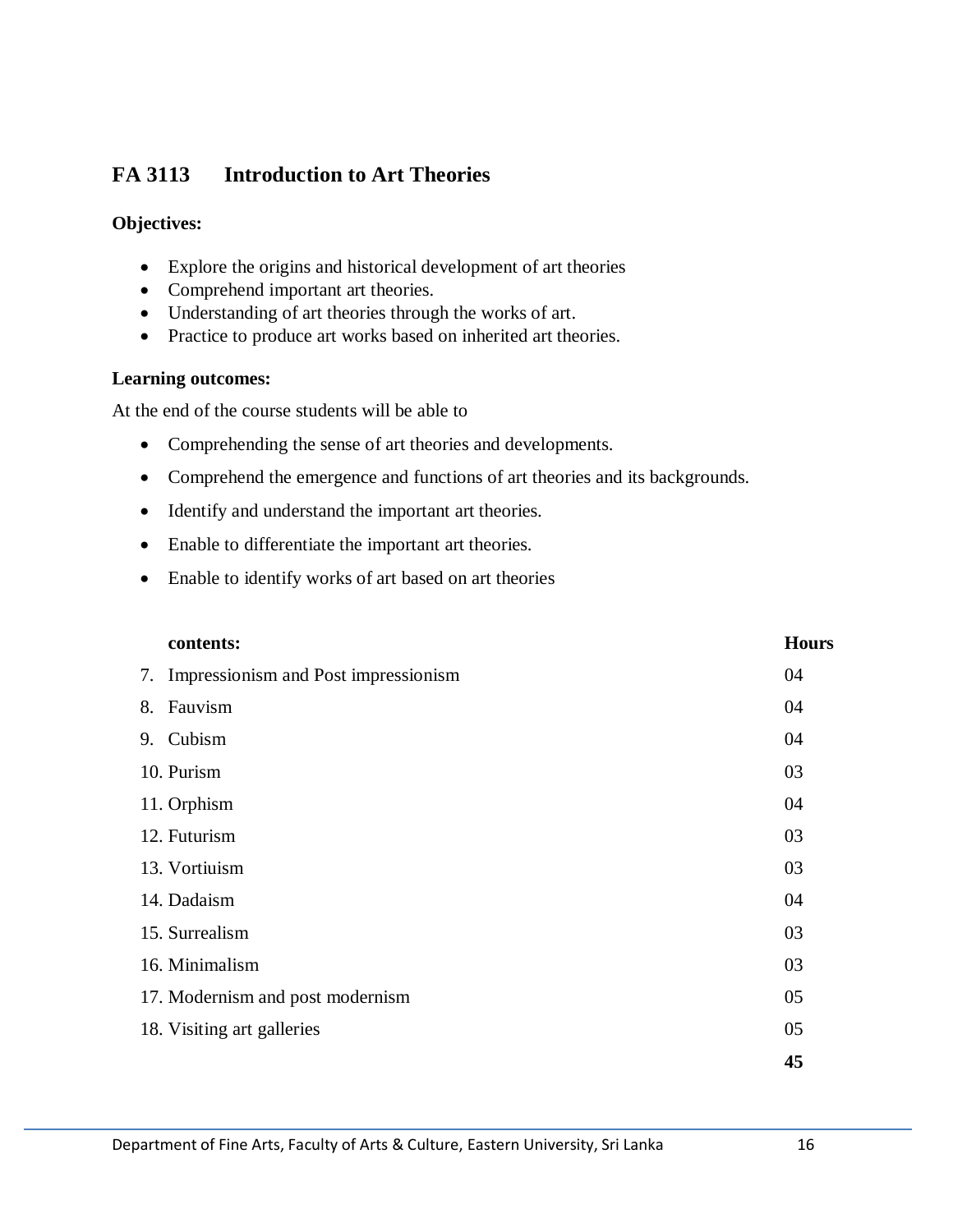- 5. கிருஷ்ணராஜா,சோ. (1994). *20 ஆம் நூற்றாண்டுக்கான ஓவியக் கொள்கைகள்*, தேசியகலை இலக்கியப் பேரவையுடன் இணைந்துசவுத் ஏசியன் புக்ஸ்,சென்னை,
- 6. கொண்ஸ்ரன்ரைன்,றொ,கொ. (1998). *20ம் நூற்றாண்டுஓவியம்,* தேசியகலை இலக்கியப் பேரவை, சென்னை.
- 7. Hal Foster, et al., eds. (2005). *Artsince 1900: Modernism, Antimodernism, and Postmodernism.* NY: Thames and Hudson,
- 8. David Hopkins. (2000). *Art after Modern Art, 1945-2000.* Oxford and New York: Oxford UP.
- 9. Barbara Hess. (2005). *Abstract Expressionism*. Taschen.
- 10. Irvine Sandler. (1997). *Art of the Postmodern Era.* New edition. Westview Press.
- 11. Heywood,Ian. (1997). *Social Theories of Art,* New York University Press, New York.

# **FA 3122 Introduction to Indian Art**

#### **Objectives:**

- Understand the artistic history of Indian Art
- Comprehend with major trends in Indian art tradition
- Familiarize with major traditions and artists of Indian Art

#### **Learning outcomes:**

At the end of the course students will be able to

- Comprehend with Indian art history
- Gain the knowledge in major trends and turning points in Indian art history
- Experience the knowledge and skill in Indian arts and its tradition of appreciation
- Gain the knowledge and experience to appreciate and critique the art traditions

| 1. contents:                          | <b>Hours</b> |
|---------------------------------------|--------------|
| 2. Introduction to Indian art history |              |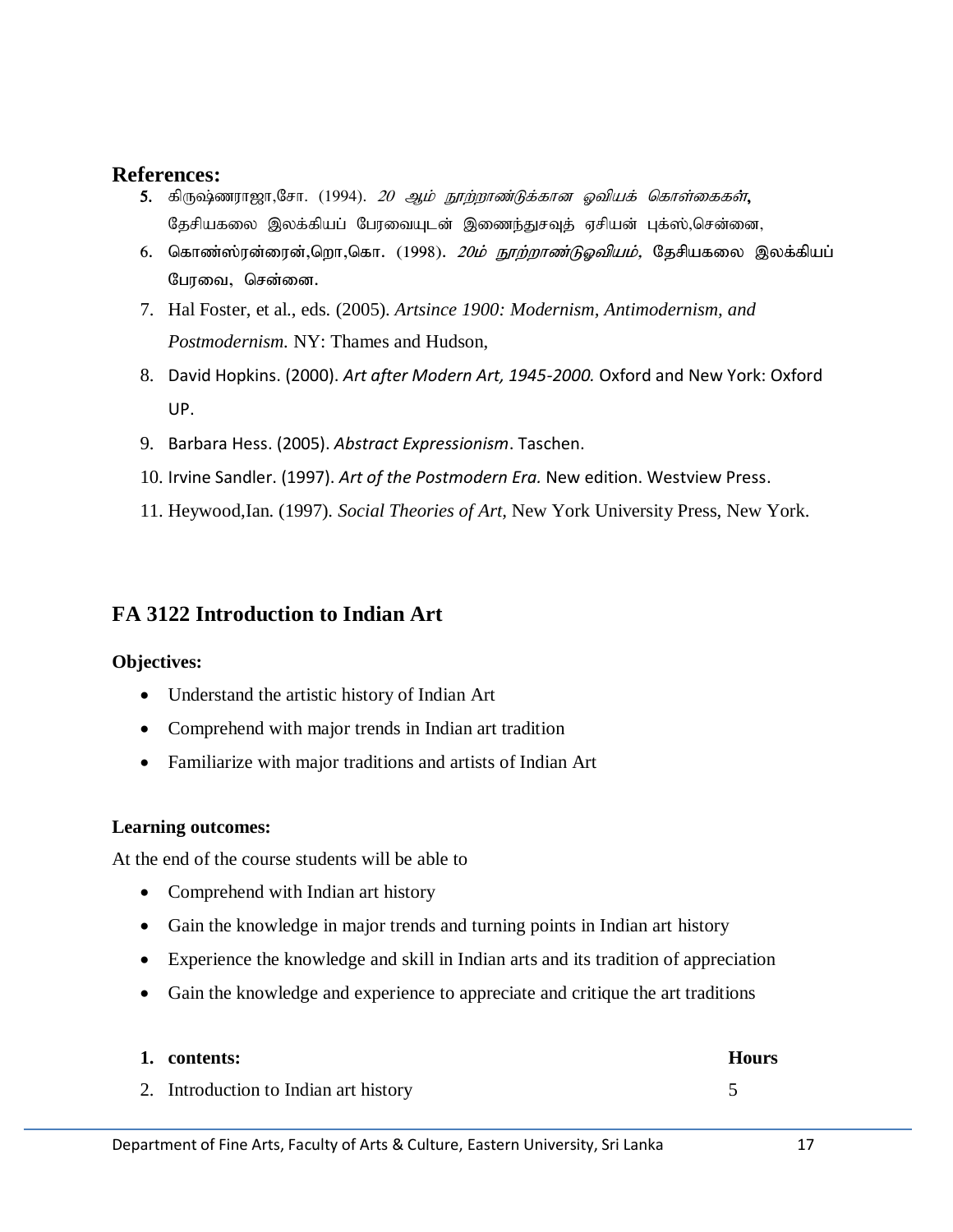| 7. Art traditions in the $21st$ century                        |  |
|----------------------------------------------------------------|--|
| 6. Development of art traditions after independence            |  |
| 5. Art traditions during colonial period                       |  |
| 4. Art traditions in historic period up to British Colonialism |  |
| 3. Art traditions in pre historic period                       |  |

- 1. கோதண்டராமன்,பி. (1987). *இந்தியக் கலைகள்,* நியூ செஞ்சுரிபுக் ஹவுஸ் பிரைவேட் லிமிடெட்,சென்னை.
- 2. திருஞானசம்பந்தன்,பெ. (1977). *இந்தியஎழிற்கலை*, டாக்டர்S. இராதாகிருஷ்ணன் மெய்யுணா்வு மேல்நிலைக் கல்விநிறுவனம், சென்னைப் பல்கலைக்கழகம், சென்னை.
- 3. George Michell. (2000). *Hindu Art and Architecture*,Thames And Hudson, World of Art,
- 4. George Michell. (1995).*Architecture and Art of Southern India: Vijayanagara and the successor states*, The New Cambridge History of India, I:6, Cambridge University Press.
- 5. Harle J. C. (1990). *The Art and Architecture of the Indian Subcontinent*, The Pelican History of Art, Penguin Books.
- 6. Ramanayya, Venkata. N. (1985) *Origin of the South Indian Temple***,** Asian Educational Services, New Delhi.

# **FA 3213 Introduction to Modern Art**

#### **Objectives:**

- Understand what is modern art
- Understand different kinds of modern arts forms
- Understand difference between modern art traditions
- Understand the position and importance of modern art in societies

## **Learning Outcomes:**

At the end of the course students will able to

• Gain knowledge on modern art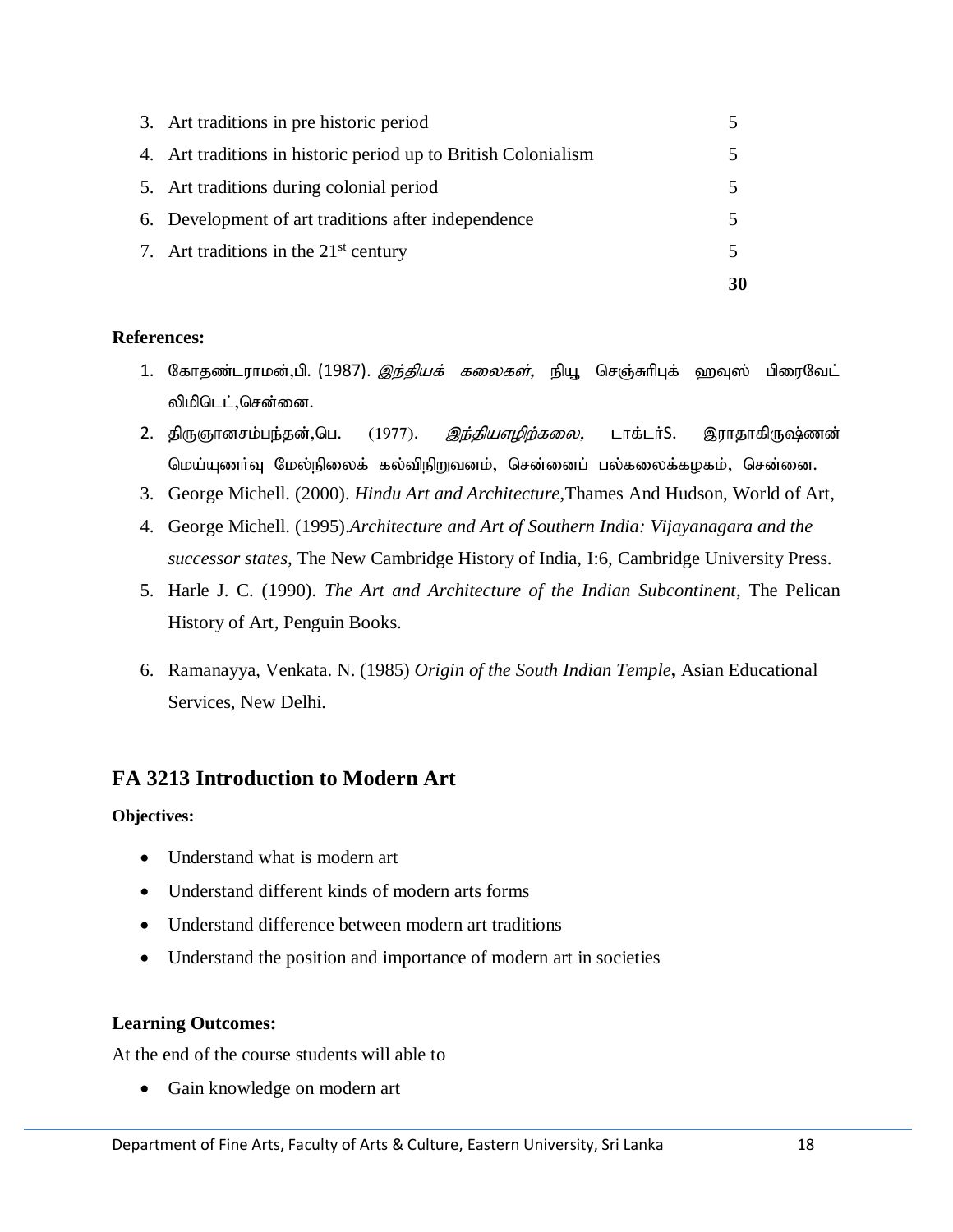- Gain the aesthetic experience on Modern Art
- Understand the artistic experience of Modern Art
- Practicing expressions through Modern Art
- Gain the art of display and curation

| <b>Content:</b>                                                     | <b>Hours</b> |
|---------------------------------------------------------------------|--------------|
| 9. Meaning of the modern, modernity and modernism                   | 03           |
| 10. Emergence of modern art tradition in western societies          | 07           |
| 11. Emergence of modern art tradition in south Asian societies      | 06           |
| 12. Western modern art works from realism to contemporary moment:   |              |
| special focus on painting and sculptures                            | 07           |
| 13. Emergence of modern art in Sri Lankan and Indian context        | 05           |
| 14. Comparison of modern art works of Western Europe and South Asia | 06           |
| 15. Aesthetics of modern art                                        | 05           |
| 16. Role of modern art in contemporary society.                     | 06           |
|                                                                     | 45           |

- 8. கிருஷ்ணராஜா,சோ. (1994). *20 ஆம் நூற்றாண்டுக்கானஓவியக் கொள்கைகள்*,தேசியகலை இலக்கியப் பேரவையுடன் இணைந்துசவுத் ஏசியன் புக்ஸ்,சென்னை.
- 9. Adams,L,S. (2001). *A Hidtory of Western Art,* University of New York, New York.
- 10. Arnason,H. H. (2003). *History of Modern Art* (5th Edition). NY: Prentice Hall,
- 11. Blake, Robin. (2001). *Essentail of Modern Art*, Parragon Book, London.
- 12. Barbara Hess. (2005). *Abstract Expressionism*. Taschen,
- 13. David Hopkins. (2000). *Art after Modern Art, 1945-2000.* Oxford and New York: Oxford UP.
- 14. Karl Ruhrberg, et. (2000). *Art of the 20th Century.* New York: Taschen.
- 15. Turner, Jane(ed**).** (2000). *From Expressionism to Post Modernism*, St.Matitin's Press. New York.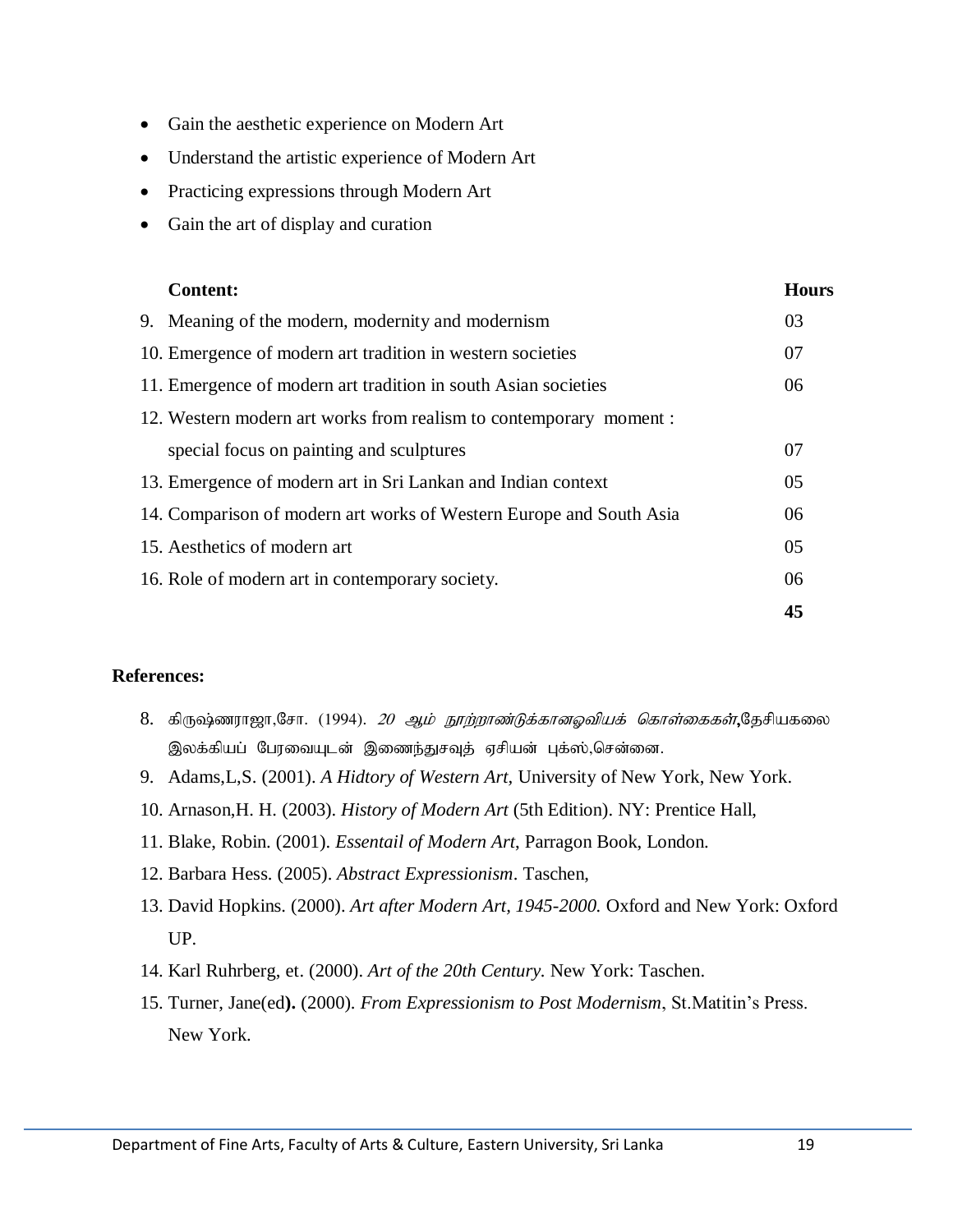# **FAS 3113 Understanding and Appreciation of Sri Lankan painting and Sculpture**

#### **Objectives:**

- Understand the historical background of Sri Lankan paintings and sculptures.
- Understand the socio-cultural aspects of Sri Lankan paintings and sculptures.
- Understand the aesthetic aspects of Sri Lankan paintings and sculptures.
- Understand the artistic features of Sri Lankan paintings and sculptures
- Popularizing the traditions of Sri Lankan paintings and sculptures

#### **Learning outcomes:**

At the end of the course students will be able to

- Grasp the historical background of Sri Lankan paintings and sculptures.
- Grasp the socio-cultural aspects of Sri Lankan paintings and sculptures.
- Gain the knowledge and skill of the artistic features of Sri Lankan paintings and sculptures.
- Knowledge, skill and experiences in campaigns and exhibitions.

| <b>Content:</b>                                                         |    |
|-------------------------------------------------------------------------|----|
| 7. Historical background of Sri Lankan paintings and sculptures.        | 6  |
| Socio-cultural aspects of Sri Lankan paintings and sculptures.<br>8.    | 6  |
| 9. Artistic features of Sri Lankan paintings and sculptures.            | 7  |
| 10. Influences and impacts on Sri Lankan paintings and sculptures.      | 7  |
| 11. Locations and localities of Sri Lankan paintings and sculptures.    | 7  |
| 12. Campaigns and exhibitions                                           | 7  |
| 13. Appreciation and evaluation of Sri Lankan paintings and sculptures. | 6  |
|                                                                         | 45 |

- 1. தம்பித்துறை.ஆ. (1982). *யாழ்ப்பாணத்துப் பிற்காலச் சுவரோவியங்கள்,* கலாகேசரி கலாலையம், தெல்லிப்பளை.
- 2. Coomaraswamy,Ananda. K. (1956). *Mediaeval Sinhalese Art***,** Pantheon Books, New York.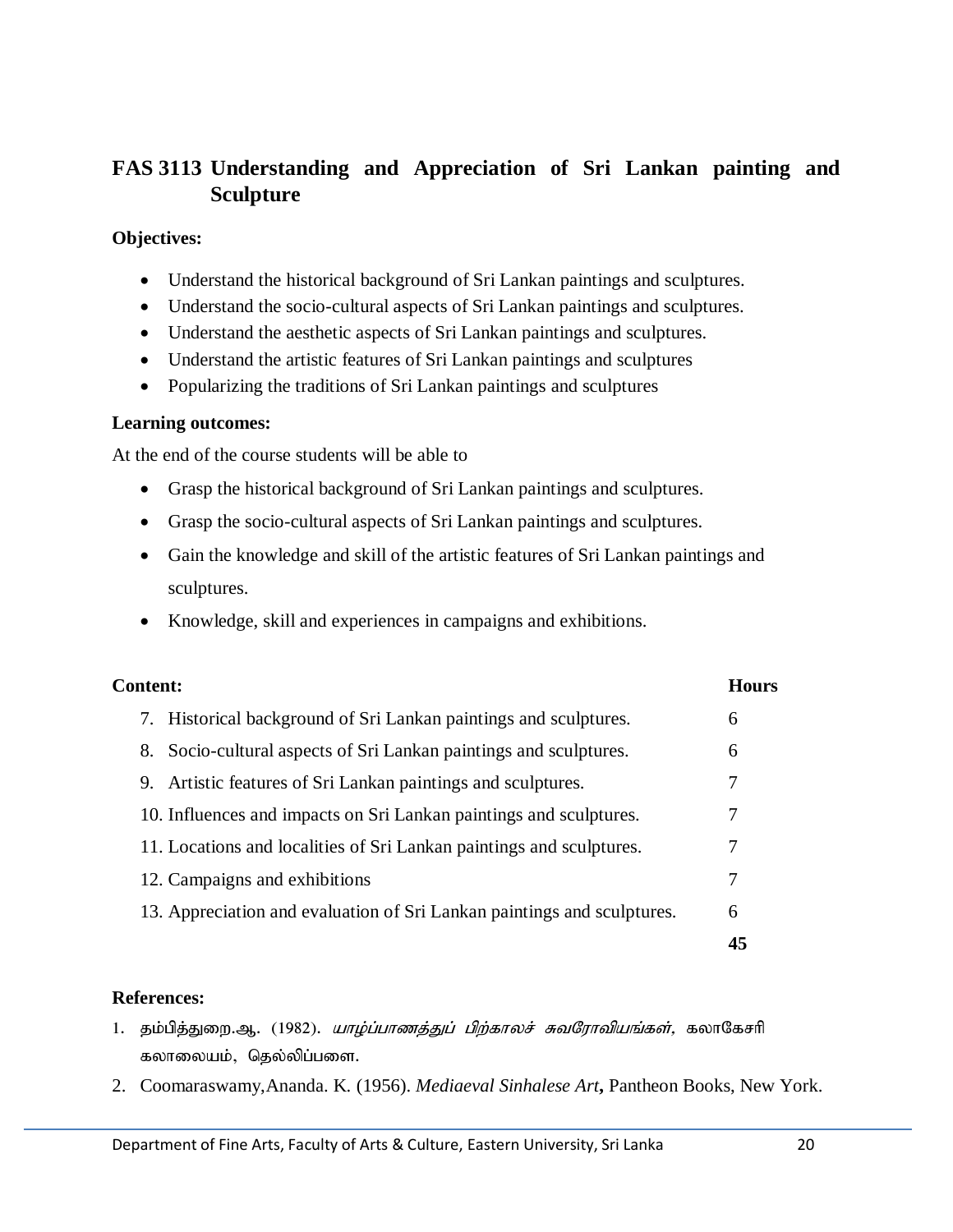- 3. John Clifford Holt. (1996).*The Religious World of Kirti Sri: Buddhism, Art, and Politics in Late Medieval Sri Lanka,* Oxford University Press.
- 4. SenakeBandaranayake. (1999). *Sigiriya*, Central Cultural Fund.
- 5. Ulrich Von Schroder. (1992). *The Golden Age Of Sculpture In Sri Lanka,* , Hong Kong, Visual Dharma Ltd.

# **FAS 3123 Aesthetic Theories**

## **Objectives:**

- Understand the meaning and scope of aesthetics.
- Understand the similarities and differences in aesthetics.
- Understand the socio-cultural background of aesthetics.
- Familiarize with aesthetic theories and theoreticians.
- Familiarize with counter cultural aesthetic theories and movements.
- Aesthetic experiences through artistic practices.

## **Learning Outcomes:**

At the end of the course students will able to

- Gain the knowledge and experience of meaning and scope of aesthetics.
- Gain the knowledge and experience of similarities and differences of aesthetics.
- Gain the knowledge, skill and experience in order to engage in activities.
- Gain the knowledge and experience in order to engage in dialogues.
- Gain the perspectives in order to interpret social situations

## **Contents: Hours**

| 9. Important aesthetic theories and theoreticians. | 15 |
|----------------------------------------------------|----|
| 8. Brief history of aesthetics.                    | 10 |
| 7. Scope and nature of aesthetics.                 | 10 |
| 6. Meaning of art and aesthetics.                  | 10 |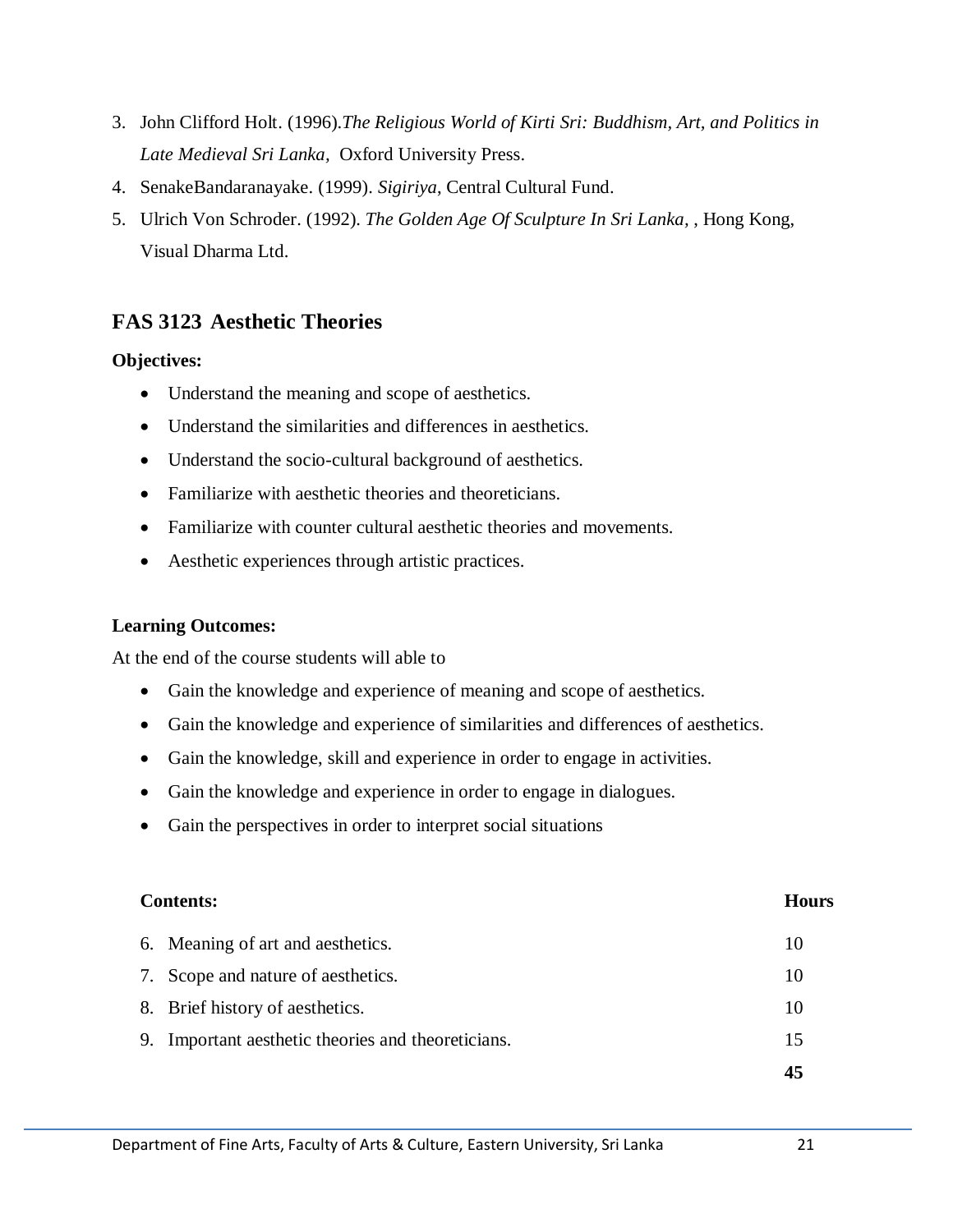- 1. ஆனந்தவர்த்தனர். (1944). *த்வனியலோகம்*, மொழிபெயர்ப்புபீ.எஸ். சுப்பிரமணியசாஸ்த்திரி, காசிவாசி அருள்நந்தித் தம்பிரான் சுவாமிகள் வெளியீடு,திருச்சிராப்பள்ளி.
- 2. கிருஷ்ணராஜா,சோ. (1996). *அழகியல்*, தேசியகலை இலக்கியப் பேரவையுடன் இணைந்துசவுத்ஏசியன் புக்ஸ்,சென்னை.
- 3. Barata. (1995). The *Natyasastram,* **(**Trans). ManomohanGhosh, SatyaBhattacherjeeManishaGrathalaya, Calcutta, India.
- 4. Gnoli,Raniero. (1985). *The Aesthetic Experience According to Abhinavagupta,*Chowkhamba Sanskrit Series office, Varanasi, India.

# **FAS 3133 Art Theories and Practices**

## **Objectives:**

- Explore the origins and historical development of art theories
- Comprehend important art theories.
- Identify the works of art in relation to their theories respectively.
- Understanding of art theories through the works of art.
- Practice to produce art works based on inherited art theories.

## **Learning Outcomes:**

At the end of the course students will be able to

- Comprehending the sense of art theories and developments.
- Comprehend the emergence and functions of art theories and its backgrounds.
- Identify and understand the important art theories.
- Enable to differentiate the important art theories.
- Enable to identify works of art based on art theories
- Enable to produce art works based on theories.

#### **Contents: Hours**

1. Impressionism and Post impressionism 04

#### Department of Fine Arts, Faculty of Arts & Culture, Eastern University, Sri Lanka 22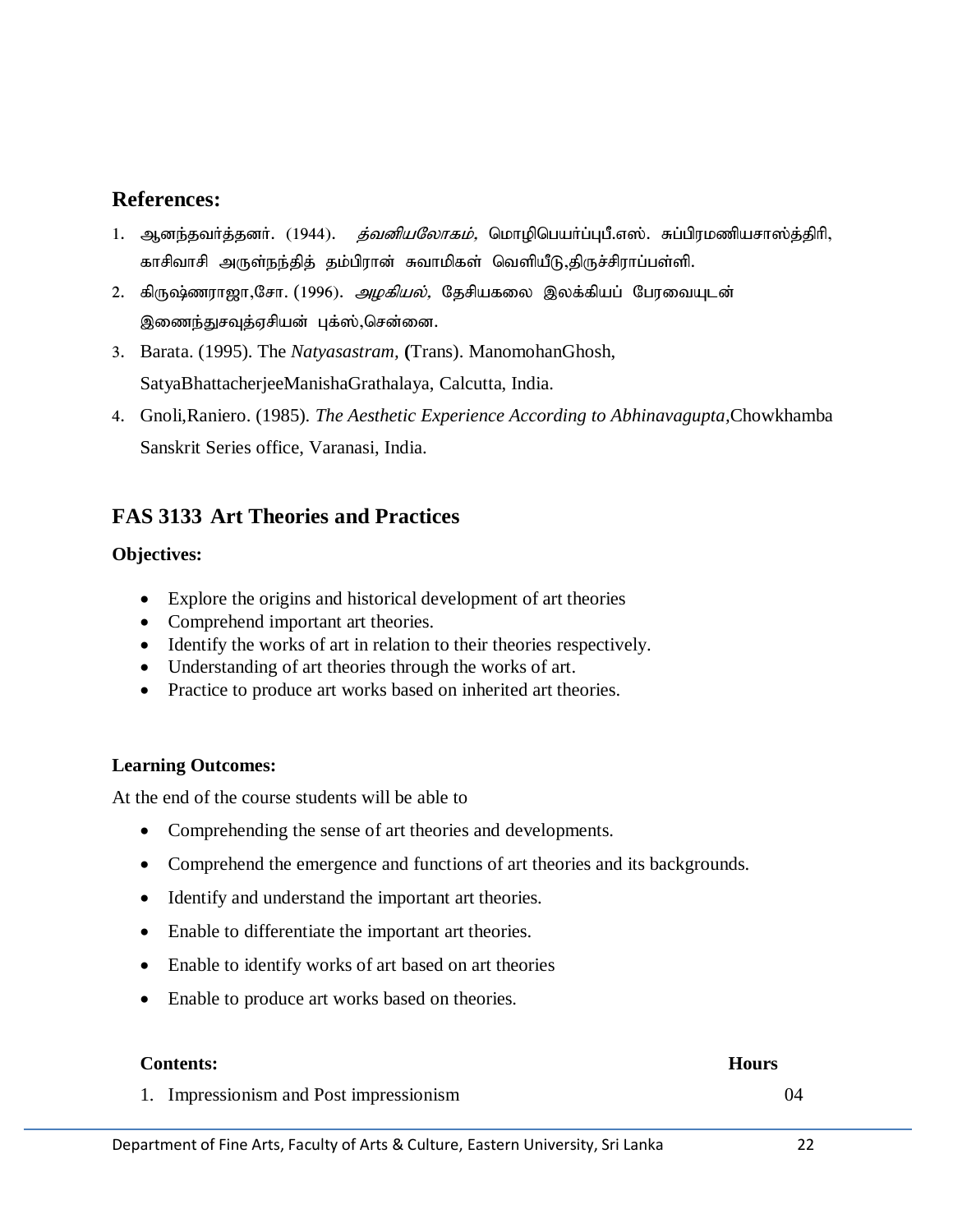| 2. Fauvism                       | 04 |
|----------------------------------|----|
| 3. Cubism                        | 04 |
| 4. Purism                        | 03 |
| 5. Orphism                       | 04 |
| 6. Futurism                      | 03 |
| 7. Vortiuism                     | 03 |
| 8. Dadaism                       | 04 |
| 9. Surrealism                    | 03 |
| 10. Minimalism                   | 03 |
| 11. Modernism and post modernism | 05 |
| 12. Visiting art galleries.      | 05 |
|                                  | 45 |

- 1. கிருஷ்ணராஜா,சோ. (1994). *20 ஆம் நூற்றாண்டுக்கான ஓவியக் கொள்கைகள்*, கேசியகலை இலக்கியப் போவையுடன் இணைந்துசவுத் ஏசியன் புக்ஸ்,சென்னை,
- 2. கொண்ஸ்ரன்ரைன்,றொ,கொ. (1998). *20ம் நூற்றாண்டுஓவியம்,* தேசியகலை இலக்கியப் பேரவை, சென்னை.
- 3. Hal Foster, et al., eds. (2005). *Art Since 1900: Modernism, Antimodernism, and Postmodernism.* NY: Thames and Hudson,
- 4. David Hopkins. (2000). *Art after Modern Art, 1945-2000.* Oxford and New York: Oxford UP.
- 5. Barbara Hess. (2005). *Abstract Expressionism*. Taschen.
- 6. Irvine Sandler. (1997). *Art of the Postmodern Era.* New edition. Westview Press.
- 7. Heywood,Ian. (1997). *Social Theories of Art,* New York University Press, New York.

# **FAS 3213 Art of Film Appreciation – Short Films & Documentary Films**

## **Objectives:**

- Empowerment in film appreciation
- To explore the nature of short films
- To explain the nature of documentary films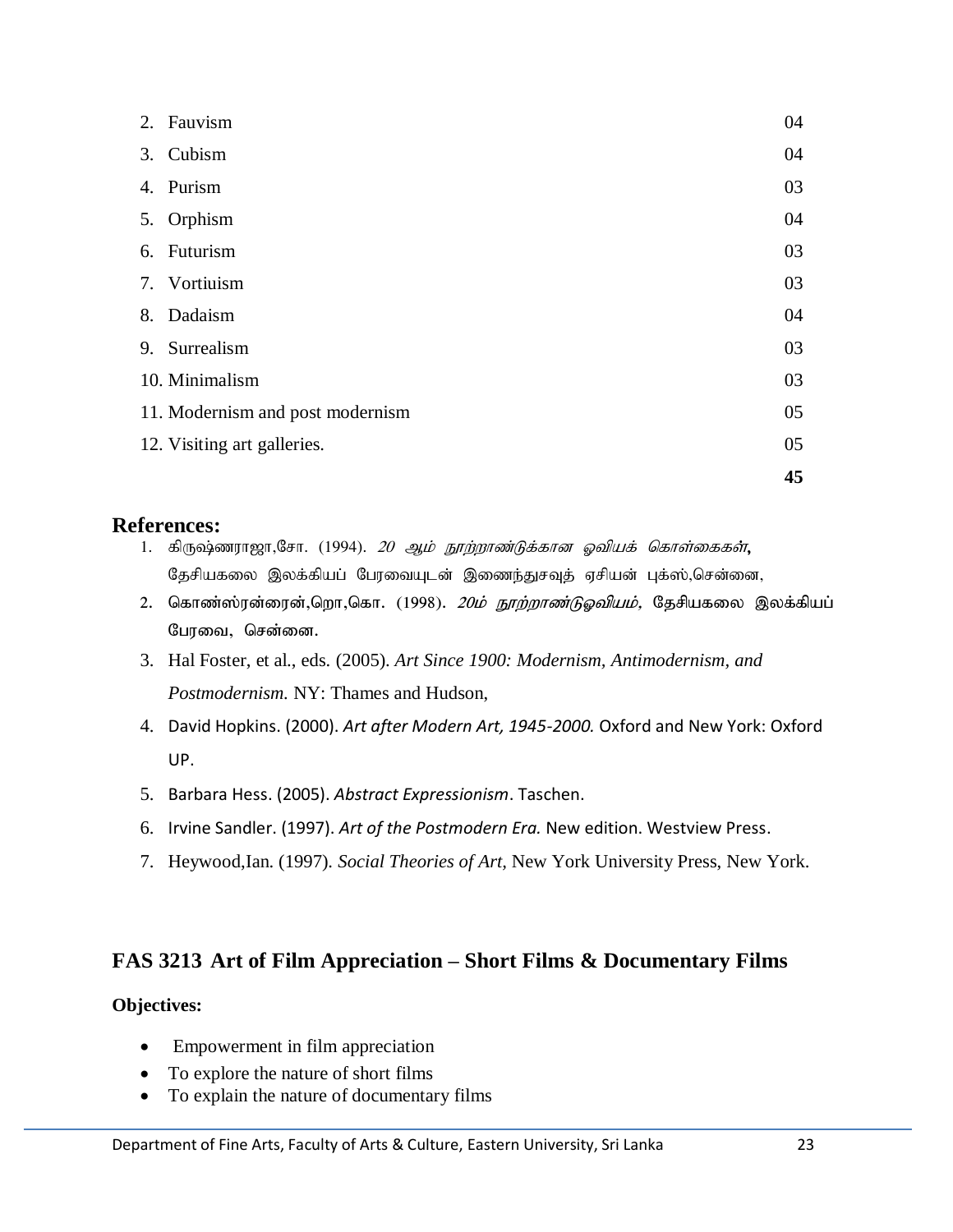- To explore the elements of documentary film and short films
- To understand the basics of appreciation and evaluation of short films and documentary films

#### **Learning Outcomes**

At the end of the course students will able to

- Comprehending the nature of short films and documentary films
- Understanding the special characteristics of short films and documentary films
- Enabling the aesthetic and evaluating experience in short films and documentary films
- Enabling to evaluate short films and documentary films in the technical point of view.

| <b>Course Content:</b> |  | Hours                                                |    |
|------------------------|--|------------------------------------------------------|----|
|                        |  | 1. Brief history of films                            | 5  |
|                        |  | 2. Introduction to appreciation of films             | 8  |
|                        |  | 3. In depth study of films                           | 7  |
|                        |  | 4. Screening of selected short films and discussions | 15 |
|                        |  | 5. Screening in communities and interations          | 10 |
|                        |  |                                                      | 45 |

#### **Reference**

- 1. அம்சன்குமார். (1990).*சினிமாரசனை*,பொன்னி,சென்னை.
- 2. சிவகுமார்.எம். (1997). *சினிமா ஓர் அற்புதமொழி*,சவுத் விசன்,சென்னை,
- 3. திருநாவுக்கரசு.பா (பதி). (1995). *மக்களுக்கானசினிமா*,நிழல் வெளியீடு,சென்னை,
- 4. பெலாஸ்,பேல,(1992). *சினிமாக் கோட்பாடு*,மொழிபெயா்ப்புஎம்.சிவகுமாா், சவுத் ஏசியன் புக்ஸ்,சென்னை,
- 5. Ellis,C.J;(co). (2008). *A new history of documentary film continuum*, NewYork,
- 6. Giannetti .L. (1990). *Understanding movies*, Prentices
- 7. Phil Powrie, Keith Reader. (2002). *French Cinema: A Student's Guide*,London.
- 8. Robert C. Reimer, Carol J. Reimer. (2008). *Historical Dictionary of German Cinema,*  The Scarecrow Press, UK.
- 9. Smith, Geoffrey Nowell (ed). (1996). *The Oxford History of World Cinema*,Oxford University Press Inc., New York.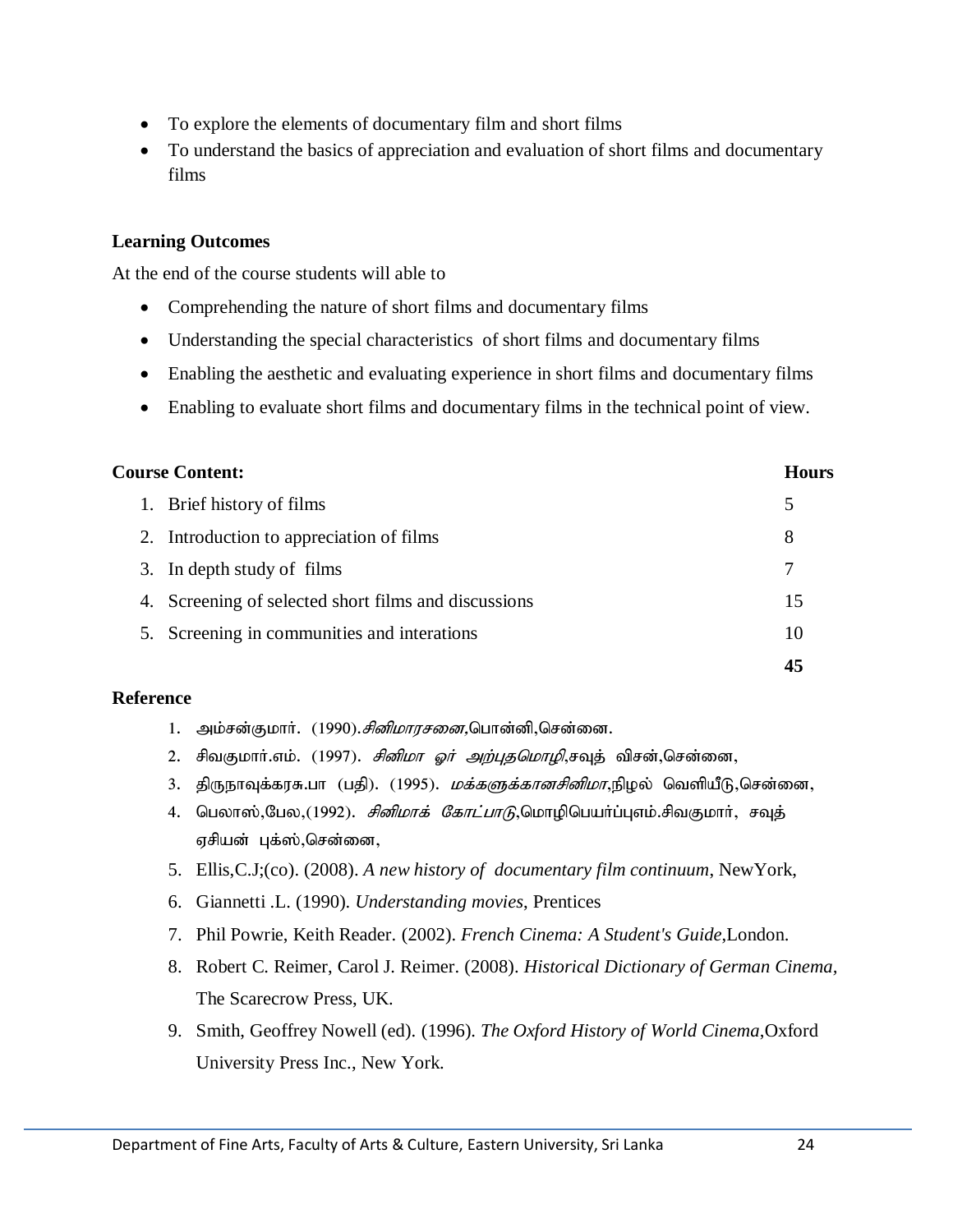# **FAS 3223 Colonial and Post - Colonial Art**

#### **Objective**

- To understand the Colonial and post colonial period and its socio-political context
- To understand Colonial and post colonial socio-cultural context
- To understand Colonial and Post Colonial Artistic Creations
- To compare Pre Colonial-Colonial-Post Colonial art and social background

## **Learning Outcomes**

At the end of the course students will able to

Recognize the backgrounds of Colonial and Post Colonial artistic expressions

Gain the knowledge of the changing patterns of transformation

Gain the knowledge of change in aesthetic experience and perspectives

Gain the knowledge of change in the medium and communication

|    | <b>Contents:</b>                                             | <b>Hours</b> |  |
|----|--------------------------------------------------------------|--------------|--|
|    | 1. Historical background of colonialism and Post Colonialism | 3            |  |
|    | Politics of colonial period $-$ a brief introduction         | 3            |  |
| 3. | Functions and features of art in colonial period             |              |  |
|    | Changes in forms and styles in art in colonial period        |              |  |
|    | Impact of Independent struggles in art in colonial period    |              |  |
| 6. | National identity and artistic expressions                   |              |  |
| 7. | Brief introduction to post colonialism                       |              |  |
| 8. | Post colonial theories and art                               |              |  |
| 9. | Aesthetic theories and post colonial art                     | 5            |  |
|    |                                                              | 45           |  |

## **Reference**

1. Appasamy, J. (1984). *Indian Paintings of the British Period,* New Delhi, Rasaja Foundation,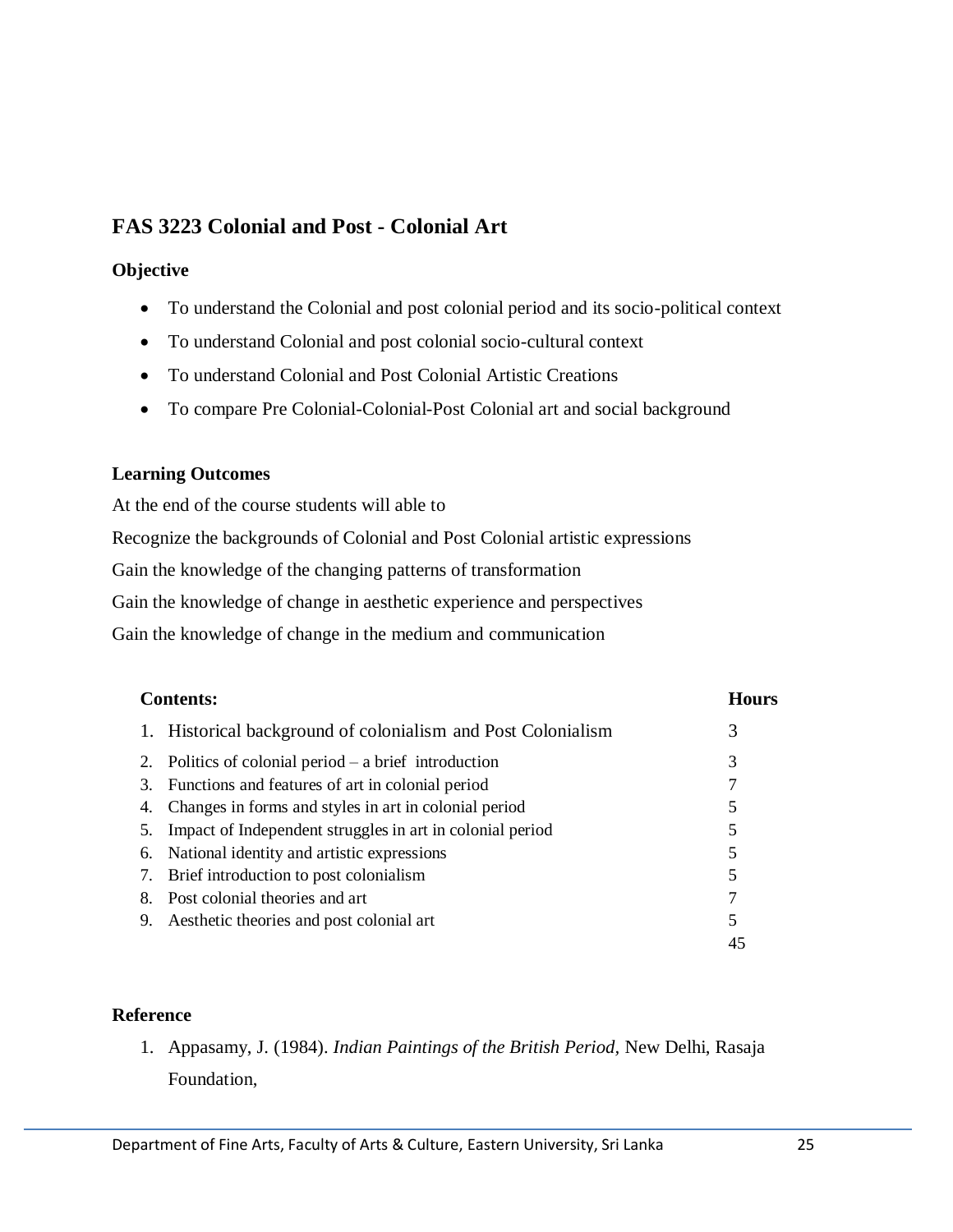- 2. Pal, P., Dehejia, VOL. (1986). *From Merchants to Emperors: British Artists and India, 1757-1930*, Ithaca, Cornell UniversityPress,
- 3. Cohn, Bernard S. (1996).*Colonialism and Is Forms of Knowledge: The British in India*, Priceton: Princeton UP.
- 4. Guha-Thakurta, T. (1992). *The making of a new 'Indian' art: Artists, aesthetics and nationalism in Bengal, 1850-1920*, Cambridge, Cambridge University Press.
- 5. Mitter, P. (1994). *Art and Nationalism in Colonial Indian, 1850-1922,* Cambridge, Cambridge University Press.

# **FAS 3233 Understanding of South Asian Art Tradition**

## **Objective**

- To understand the brief history of South Asian Art
- To understand the socio-cultural background of South Asia
- To understand the similarities and differences in South Asian art
- To identify the socio-cultural connections through art
- To strengthen South Asian identity through art

# **Learning Outcome**

At the end of the course students will able to

Gain the consciousness of South Asian commonality

Gain the knowledge to strengthen similarities and differences through art

Gain the knowledge to express the South Asian mind through art

| <b>Contents:</b> |                                            | <b>Hours</b> |  |
|------------------|--------------------------------------------|--------------|--|
|                  | 1. Brief introduction to South Asia        | 5            |  |
|                  | 2. Politics of SAARC                       | 10           |  |
|                  | 3. Socio-cultural background of South Asia | 5            |  |
|                  | 4. Understanding South Asia through art    | 10           |  |
|                  | 5. Building South Asia through art         | 15           |  |
|                  | Sri Lankan art in South Asia               |              |  |
|                  | Tamilian Art in South Asia                 |              |  |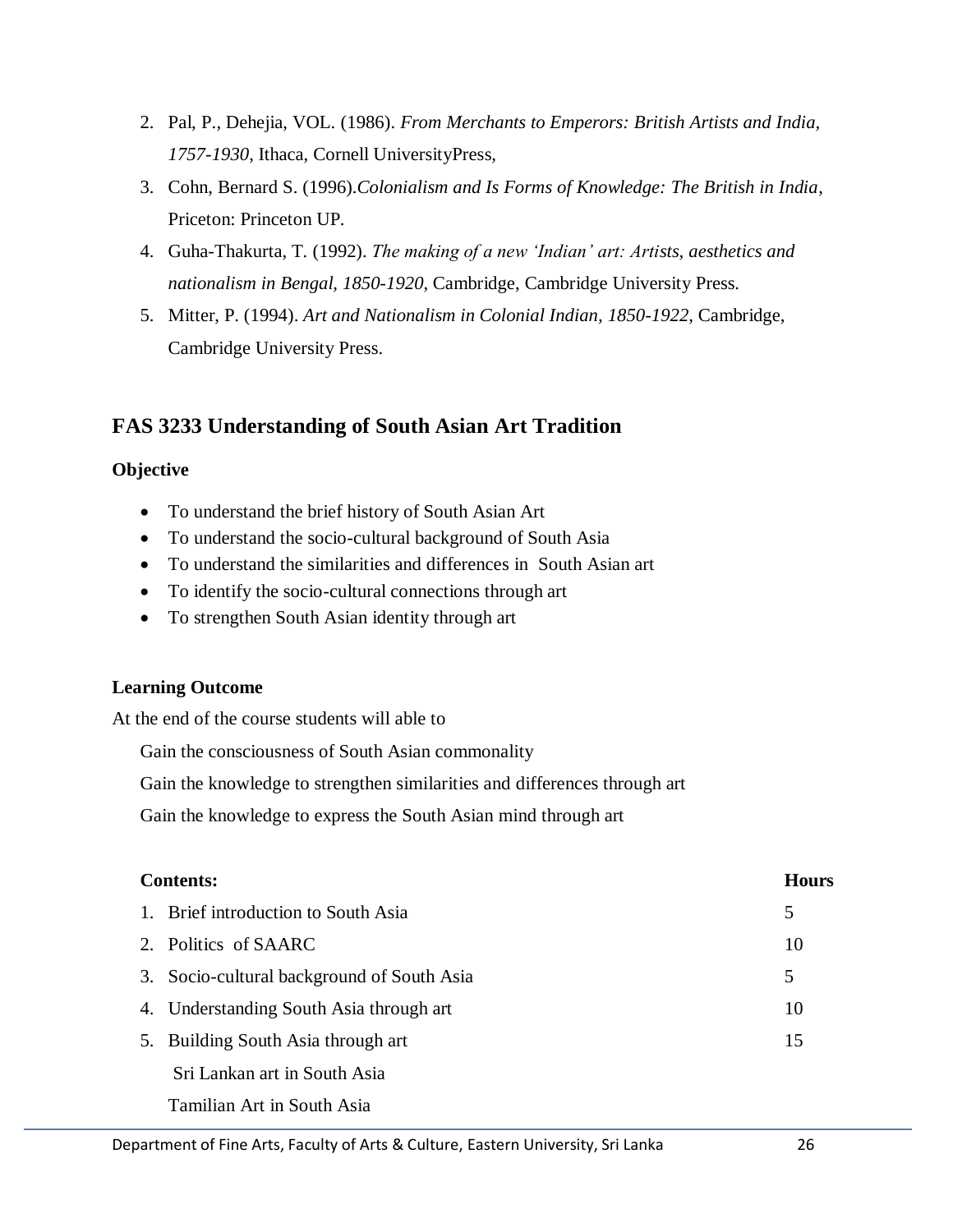- 1. Appasamy, Jaya ed. (1972). *Twenty-Five Years of Indian Art: Painting, Sculpture, and Graphics in the Post-Independence Era*. New Delhi: Lalit Kala Akademi.
- 2. Brown, Rebecca M. (2009). *Art for a Modern India, 1947-1980*. Durham: Duke University Press,
- 3. Coomaraswamy, Ananda K. (1971). *History of Indian and Indonesian Art*, New Delhi, MunshiramManoharlal.
- 4. Hashmi, Salima, essays in Dalmia. (2007). Yashodhara&Hashmi, Salima , *Memory, Metaphor, Mutations: Contemporary Art of India and Pakistan*, New Delhi, Oxford University Press.
- 5. Hashmi, Salima, et (2009). *Hanging Fire: Contemporary Art from Pakistan*. New York: Asia Society.

# **FAS 3243 Indigenous Art : Traditions of Eastern Sri Lanka**

#### **Objective**

- To understand the meaning and scope of Indigenous art
- To know briefly the Indigenous works of art in Sri Lanka
- To identify the existing Indigenous people and their art in Eastern Sri Lanka
- To comprehend the medium/form, functions and aesthetics of Indigenous arts in Eastern Sri Lanka
- To understand the importance of practicing the art traditions in the background of Globalization

#### **Learning Outcomes**

At the End of course Students will able to

- Understand the meaning of indigenous and the status of indigenous people
- Acquiring knowledge of Indigenous arts and its functions
- Understanding the existing Indigenous art forms in Sri Lanka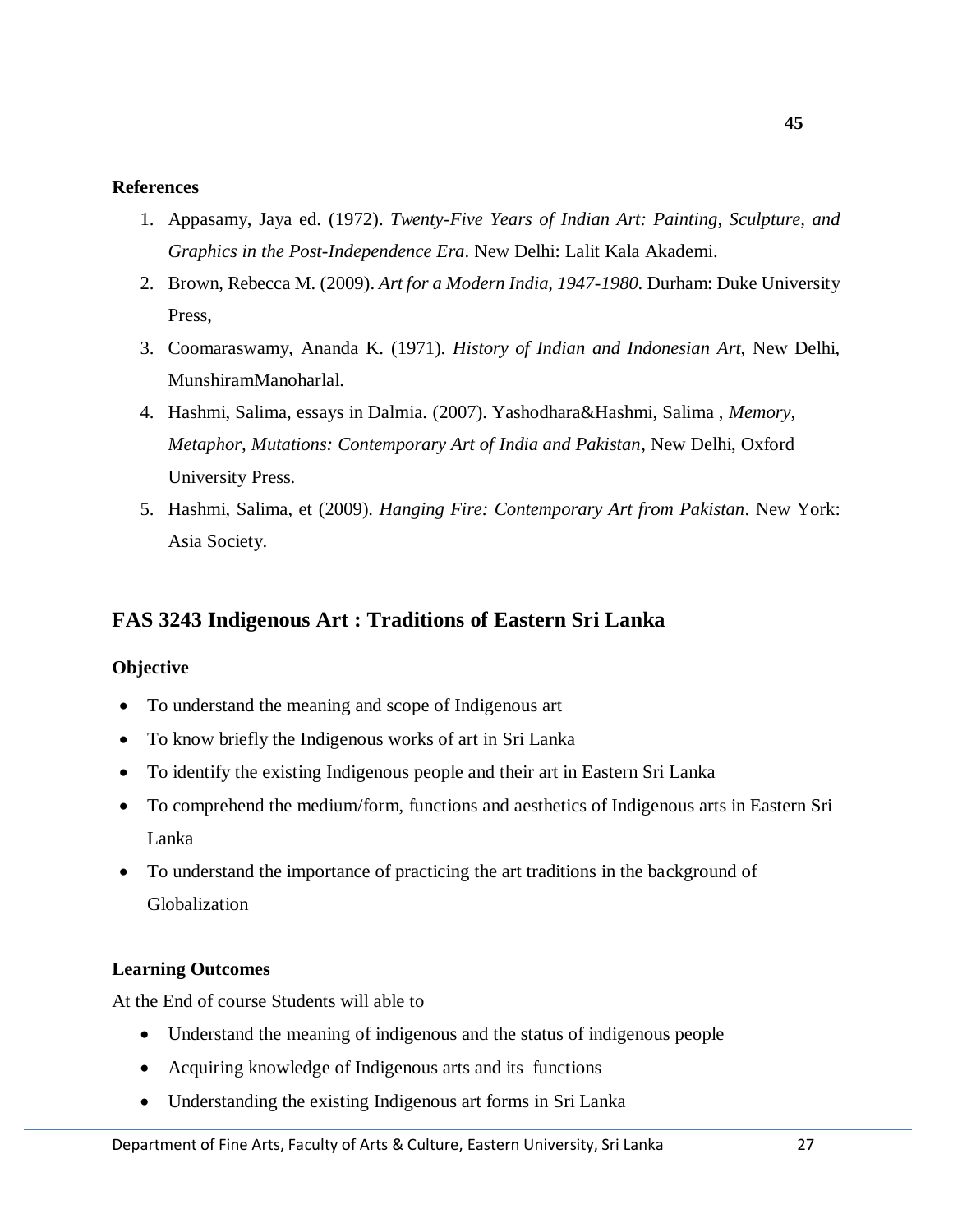• Gain the knowledge to promote the art and the communities

| <b>Course Contents:</b>                                          |    |
|------------------------------------------------------------------|----|
| 1. Meaning of indigenous and indigenous people                   | 5  |
| 2. Historical and socio-cultural background of indigenous people | 5  |
| 3. Rights of Indigenous people                                   | 10 |
| 4. Art traditions of indigenous people                           | 5  |
| 5. Position of Indigenous art in Sri Lanka                       | 5  |
| 6. Indigenous art traditions in Tamil culture                    | 5  |
| 7. Artistic interactions with Indigenous communities             | 5  |
| 8. Practicing, preserving and promoting the art traditions       | 5  |
|                                                                  | 45 |

#### **References**

- 1. குணசேகரம்,கே.ஏ. (1992). *நாட்டுப்புறநடனங்களும் பாடல்களும்*, நியூ செஞ்சுரிபுக் ஹவுஸ் பிரைவேட் லிமிடெட்,சென்னை.
- 2. குணசேகரம்,கே.ஏ. (1993). *நாட்டுப்புறநிகழ்கலைகள்*, நியூ செஞ்சுரிபுக் ஹவுஸ் பிரைவேட் லிமிடெட்,சென்னை.
- 3. லூர்து,கே. (1988). *நாட்டார்வழக்காறுகள்*, மணிவாசகர்பதிப்பகம்,சென்னை.
- 4. லூா்து,தே. (1997). *நாட்டாா்வழக்காற்றியல் : சிலஅடிப்படைகள்,* நாட்டாா்வழக்காற்றியல் ஆய்வுமையம்,பாளைங்கோட்டை.
- 5. வித்தியானந்தன்,சு.(1990). *நாடகம் நாட்டாரியற் சிந்தனைகள்,* தமிழகம் வெளியீடு,தெல்லிப்பளை.

# **FAS 4113 Post Colonial Art in Sri Lanka**

## **Objectives**

- To understand post colonial period and its artistic features
- To understand trends and turning points in Post Colonial art traditions
- To understand the aesthetic aspects of Post Colonial art
- To understand the connection between Nationalism and post colonial art
- Post colonial theories, artistic practices and societies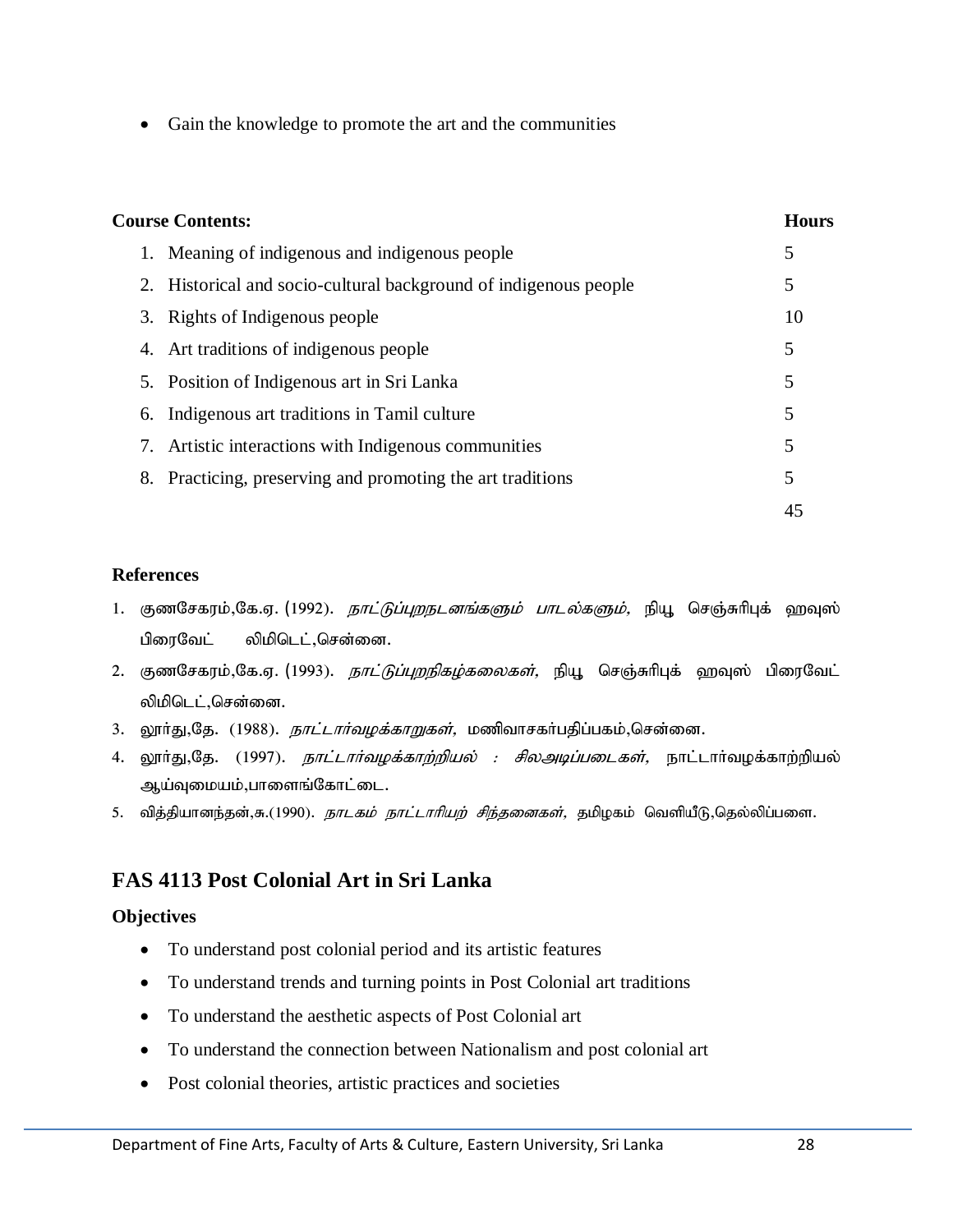## **Learning Outcomes**

At end of the course students will be able to

- Comprehending post colonial art and its features
- Gain the knowledge in post colonial theories and practices
- Engage in post colonial artistic practices

| <b>Content:</b> |                                                     | Hours |
|-----------------|-----------------------------------------------------|-------|
|                 | 1. Introduction to postcolonial period              | 5     |
|                 | 2. Introduction too post colonial theories          | 8     |
|                 | 3. Introduction to post colonial art and aesthetics | 5     |
|                 | 4. Introduction to post colonial art theories       | 8     |
|                 | 5. Post colonial artists and theoreticians          |       |
|                 | 6. Introduction to post colonial art practices      |       |
|                 | 7. Engage in post colonial art practices            | 5     |
|                 |                                                     |       |

## **References**

- 1. John Clifford Holt. (1996). *The Religious World of Kirti Sri: Buddhism, Art, and Politics in Late Medieval Sri Lanka*, Oxford University Press.
- 2. Rajpal Kumar De Silva and Willemina G. M. Beumer, (1988). *Illustrations and Views of Dutch Ceylon, 1602-1796* , Brill Archive.
- 3. Russell, M. *George Keyt.* (1950).*Introduction and Biographical Note*, Bombay.
- 4. Silva, K. M. De **(**1981). *A History Of Sri Lanka,* Oxford University Press.
- 5. Ulrich Von Schroder. **(**1992). *The Golden Age Of Sculpture In Sri Lanka*, Hong Kong, Visual Dharma Ltd.

# **FAS 4123 Post Modernism in Art**

## **Objectives**

- To understand post modernism through art
- To understand Post modern art and artists
- To understand the purposes, functions and aspects of post modern art
- To understand aesthetics of post modern art and art theories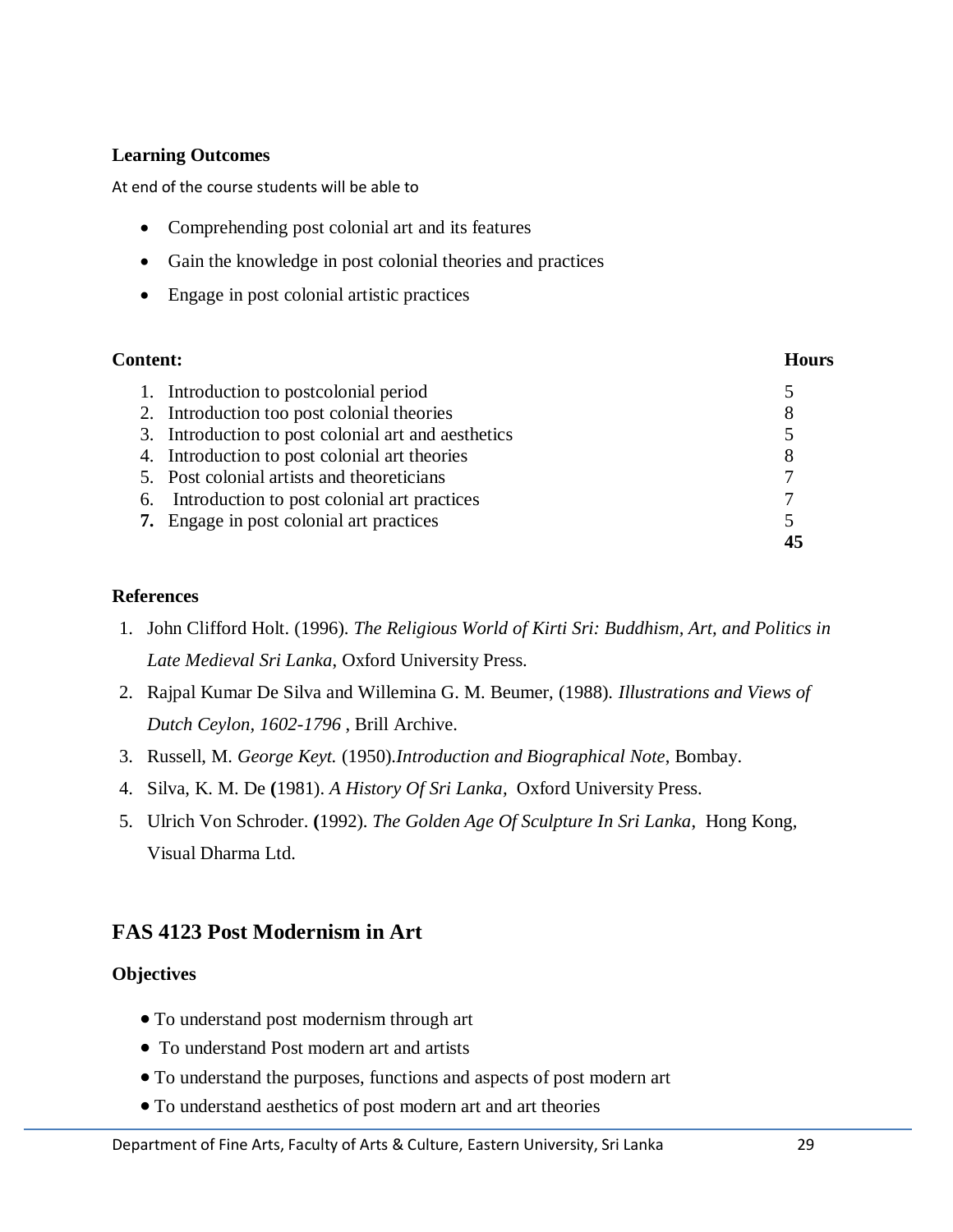To understand people and societies through post modern art practices

#### **Learning outcomes**

At end of the course students will be able to

- Gain the knowledge and perspectives on post modern discourses
- Understand the societies through post modern art
- Gain the knowledge and skill to initiate dialogues through art practices
- Gain the art of questioning established/constructed systems and practices

| <b>Content:</b><br>Hours                                                                |    |
|-----------------------------------------------------------------------------------------|----|
| <b>1.</b> Brief introduction to post modernism and post-modernist                       | 7  |
| 2. Death of post modernism and its textual materiality                                  | 8  |
| 3. Locations of contemporary culture                                                    | 8  |
| 4. Artistic and stylistic trends and contemporary view points7                          |    |
| 5. Artistic production and visuals in the art galleries in Europe (England, France) and |    |
| aesthetic discourses                                                                    | 8  |
| 6. American art galleries and its contribution to contemporary aesthetic trend          |    |
|                                                                                         | 45 |

## **References**

- 1. Benjamin Walter. (1936). *The work of art and the age of mechanical reproduction*.
- 2. Carroll, David. (1987). *prosthetics Methuen*, N.Y.
- 3. Danto, Arthur C. (1997). *After the End of Art: Contemporary Art and the Pale of History. Princeton:* Princeton University Press,
- 4. Kristine Stiles, ed. (1996). *Theories and Documents of Contemporary Art: A Sourcebook of Artists' Writings*. Berkeley, CA: University of California Press.
- 5. Sims Stuart(ed). 1999). *Article Dictionary of postmodern thought*, Routledge,

## **FAS 4133 Art in rituals of Eastern Sri Lanka**

## **Objectives**

- To understand socio-cultural the background of Eastern Sri Lanka
- To comprehend kinds of rituals in Eastern Sri Lanka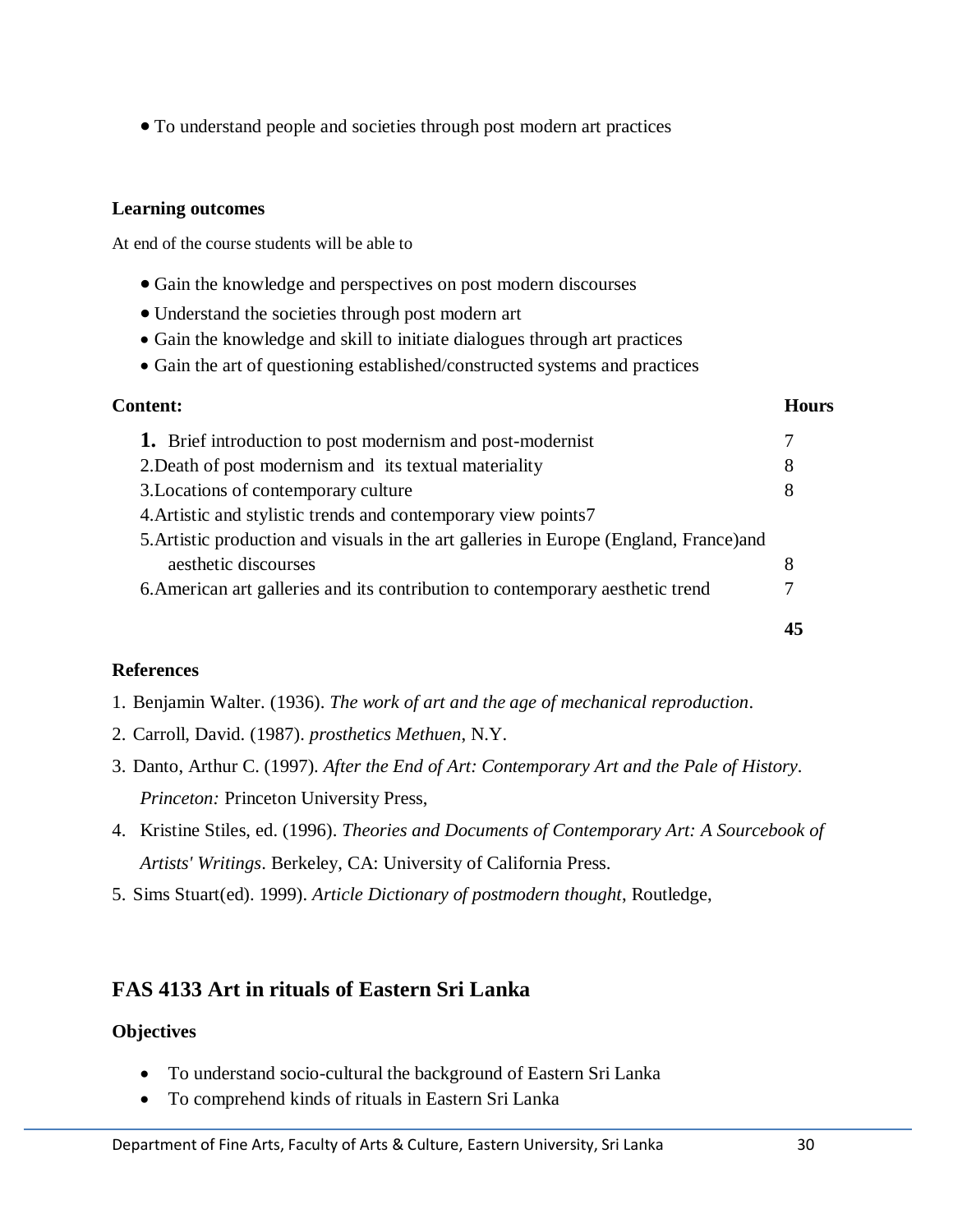- To Understand artistic aspects of rituals
- Art, artists, societies and aesthetics of rituals in Eastern Sri Lanka

#### **Learning out comes**

At end of the course students will be able to

- Inherit the socio-cultural background of rituals
- Understanding of various forms and functions of rituals
- Identify the social formations and ritual practices
- Challenges and importance of rituals in the  $21<sup>st</sup>$  century

#### **Content: Hours**

| 7. Rituals in Eastern Sri Lanka                |   |
|------------------------------------------------|---|
|                                                |   |
|                                                |   |
| 6. Ritual practices and art forms and features | 6 |
| 5. Art theories of rituals                     |   |
| 4. Social theories of rituals                  |   |
| 3. Art in rituals                              |   |
| 2. Role of rituals in societies                |   |
| 1. Introduction to rituals                     |   |

#### **Reference**

- 1. இன்பமோகன்.வ. (2012). *கிமக்கிலங்கைச் சடங்குகள்*, குமான் புக்கக இல்லம்.கொமும்பு.
- 2. கணபதிப்பிள்ளை,சி(பதி). (1971). **மகாமாரித் தேவிதிவ்வியகரணி,** விவேகானந்தா அச்சகம், யாம்ப்பாணம்.
- 3. கந்தையா,வீ.சி. (1964). **மட்டக்களப்புத் தமிழகம்,** ஈழகேசரிப் பொன்னையா நினைவு வெளியீட்டுமன்றம், யாழ்ப்பாணம்.
- 4. கமலநாதன்,சா.இ, கமலா, கமலநாதன் (பதி). (2005). **மட்டக்களப்புபூர் வசரித்திரம்,** குமரன் புத்தக இல்லம், கொழும்பு - சென்னை.
- 5. சிவசுப்பிரமணியம்,வ. (2004) **மட்டக்களப்புநாட்டாரியல்**, வக்கிபதிப்பகம்,கொழும்பு.
- 6. தாம்சன்,ஜார்ஜ். (1990). மனிதசமூகசாரம், மொழிபெயா்ப்பு கோ.கேசவன், சென்னை புக் ஹவுஸ்(பி) லிட்,சென்னை.
- 7. மகேஸ்வரலிங்கம்,க. (1996) **.மட்டக்களப்புசிறுதெய்வவழிபாடு ஓா் அறிமுகம்,** தில்லைவெளியீடு, மட்டக்களப்பு.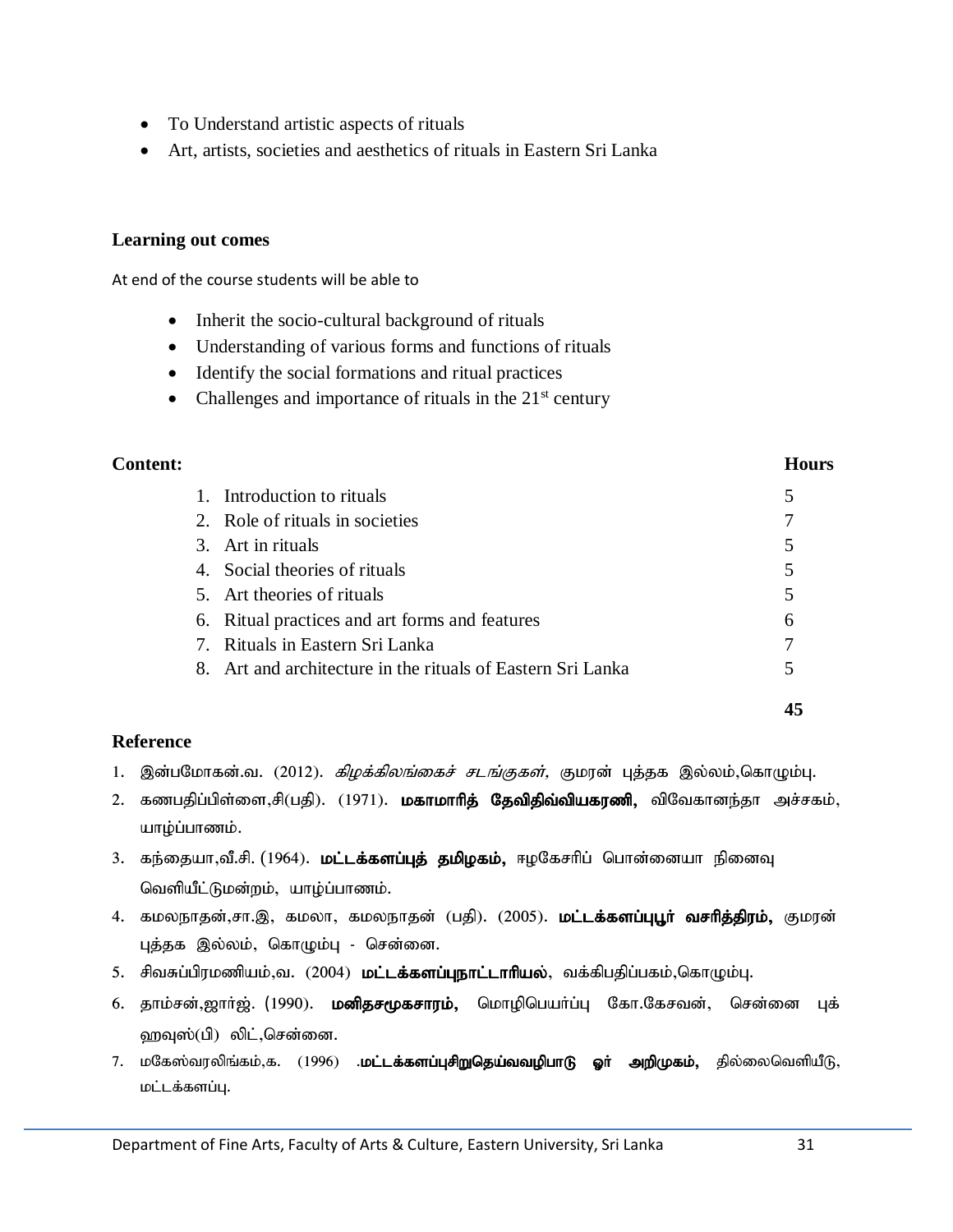8. மௌனகுரு,சி. (1988). **சடங்கிலிருந்துநாடகம் வரை…,** நாகலிங்கம் நூலாலயம், யாழ்ப்பாணம்.

# **FAS 4213 Local Musical Instruments**

#### **Objectives**

- To identify local musical instruments.
- To identify the functions
- To get basic knowledge and skill in making and maintenance
- To get basic skills in playing and performing
- Promotion of making and playing local instruments

#### **Learning outcome**

At end of the course students will be able to

- To gain the knowledge and skill of playing the art
- To gain the knowledge and skill in making and maintenance of the art
- To gain the knowledge in promotion of the instruments and performances
- To gain the knowledge to challenge the social stigma about the local instuments

| <b>Content:</b> |                                                                  | <b>Hours</b> |  |
|-----------------|------------------------------------------------------------------|--------------|--|
|                 | 1. Brief introduction to musical instruments                     | 3            |  |
|                 | 2. Introduction to local musical instruments                     | 3            |  |
|                 | 3. Meaning and politics of local                                 | 5            |  |
|                 | 4. Local musical traditions in societies                         | 5            |  |
|                 | 5. Practicing local instruments                                  | 28           |  |
|                 | 6. Performing local instruments and engage with social functions | 18           |  |
|                 | 7. Engage in making and maintenance of local musical instruments | 5            |  |
|                 | 8. Promotional activities on local musical instruments           | 5            |  |
| 9.              | Engage with conventional practitioners and practices             | 3            |  |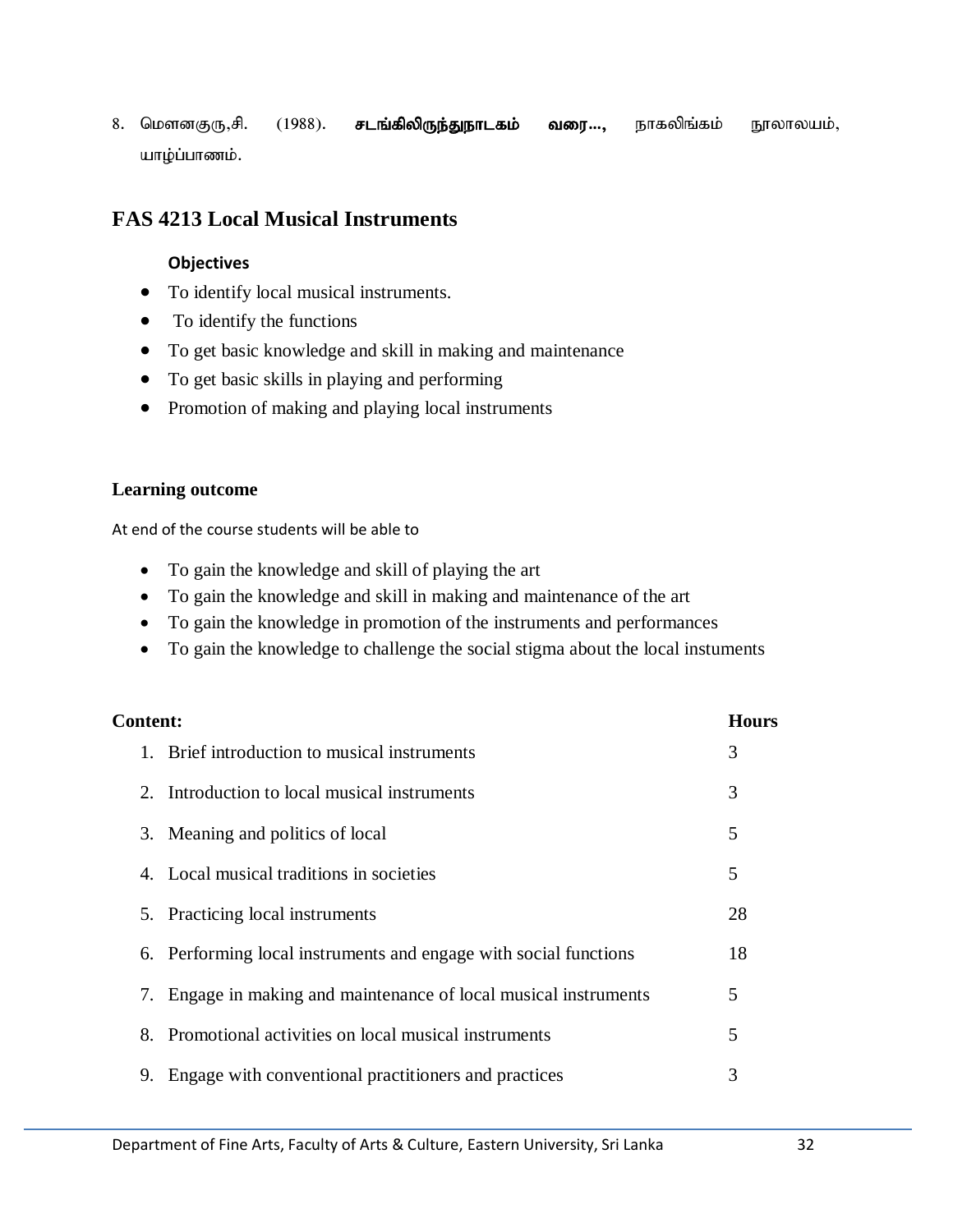- 1. இன்பமோகன்.வ, (2012). *கிழக்கிலங்கைச் சடங்குகள்*, குமரன் புத்தக இல்லம், கொழும்பு.
- 2. மௌனகுரு.சி (1998) *மட்டக்களப்புமரபுவழிநாடகங்கள்* ,விபுலம் வெளியீடு, மட்டக்களப்பு.
- 3. Sheila Melvin. (2004). *hapsody in Red - How Western Classical Music became Chinese,* Jin Dong Cai Algora Publishing.

# **FAS 4223 Applied Art**

#### **Objectives**

- Converting the art into application mode
- Interpreting the art for the social participation
- Questioning and critiquing the existing order and constructions
- Providing space for innovations

#### **Learning Outcome:**

At end of the course students will be able to

- Interpretational and innovative quality
- Collective and social engagement
- Quality of application

| <b>Content:</b>                                |   |
|------------------------------------------------|---|
| 1. Introduction to Applied Art                 |   |
| 2. Art of the Applied Art                      |   |
| 3. Aesthetics and Politics of Applied Art      |   |
| 4. Theories and Practices in Applied Art       | 9 |
| 5. Practicing and experimenting in Applied Art | 8 |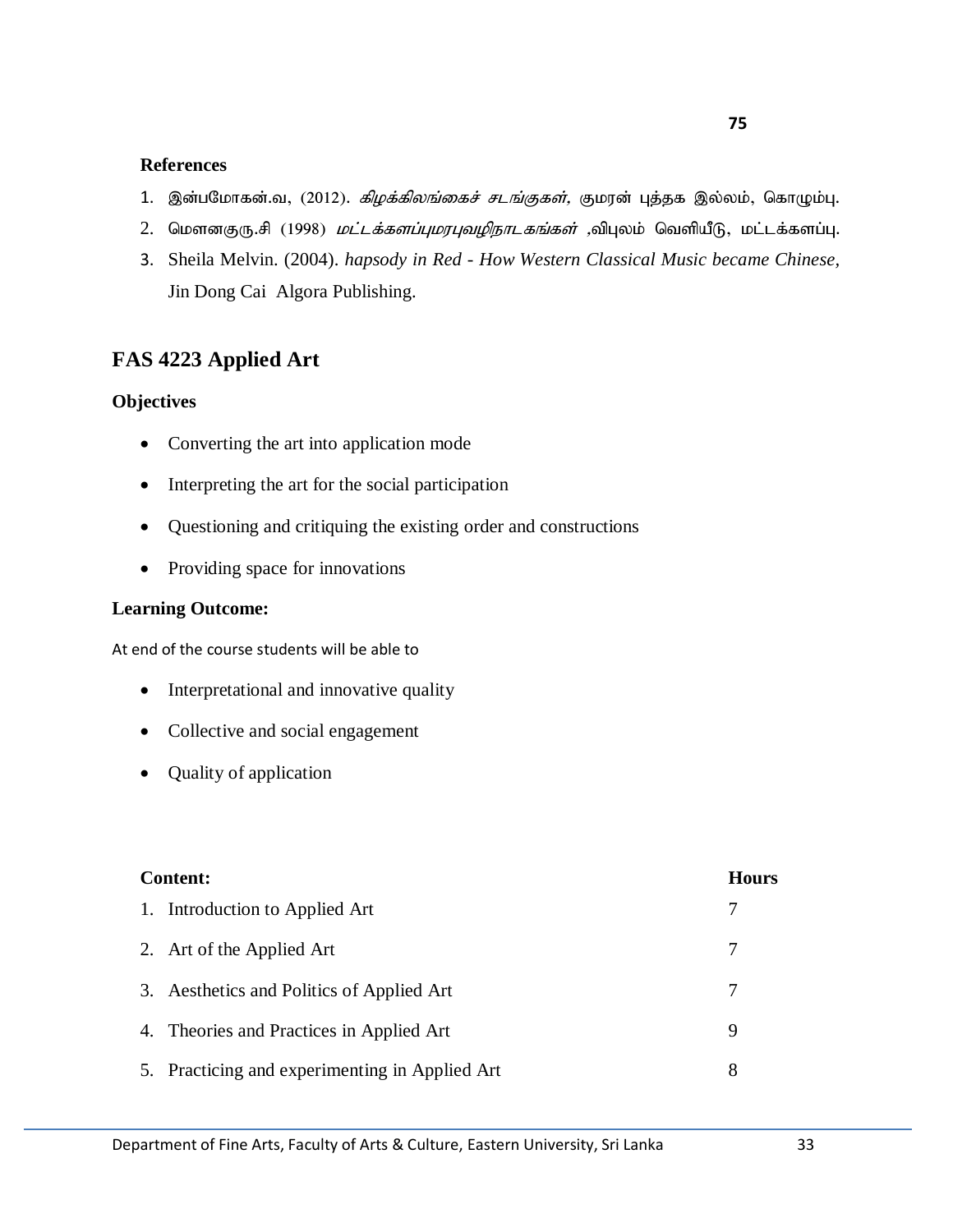- 1. Irving Sandler. (1996). *Art of the Postmodern Era: From the Late 1960s to the Early 1990s .* Icon Editions.
- 2. Alfred Gell. (1998). *Art and Agency: An Anthropological Theory* Clarendon Press.
- 3. Corinne Robins. (1984). *The Pluralist Era: American Art, 1968-1981* Harper & Row.
- 4. Colin Painter. (2002). *Contemporary Art and the Home*, Berg.
- 5. Mary D. Garrard. (1982). *Feminism and Art History: Questioning the Litany* Norma Broude; Icon Editions,

# **FAS 4233 Rights, Laws, Conventions of Art and Culture**

#### **Objectives:**

- To introduce the importance and necessity of legal existence of art works.
- To introduce the historical back round of emerging legal registration of art works.
- Legal records and contemporary challenges
- To introduce the punishment in violating laws with regard to fine arts.

#### **Learning outcomes:**

At end of the course students will be able to

- Understanding the laws and its importance
- Comprehending origin and changes in laws and conversions of art works.
- Understanding the current world trend in obeying the laws and codes of ethics in artworks.
- Comprehending punishments and their awareness with regard to violating the rules and laws of art work

| <b>Content:</b>                                             |   |
|-------------------------------------------------------------|---|
| 1. Introduction to common law, rights and conventions.      | 6 |
| 2. Application to law, rights and conventions to fine arts. |   |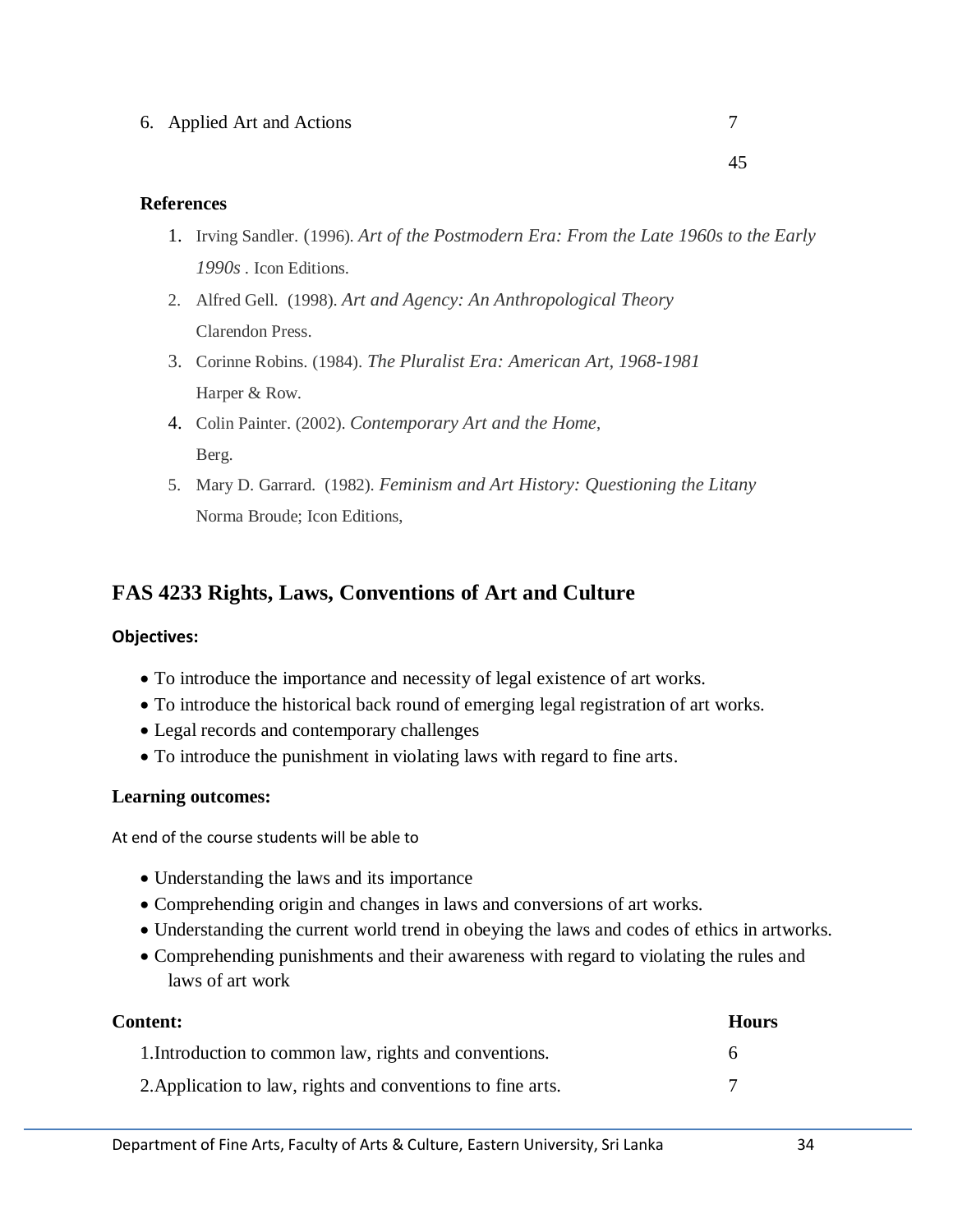| 7. Exemplification of rights, laws and convention of art works.             |   |
|-----------------------------------------------------------------------------|---|
| 6. Problem in handling the laws and conventions in the hyper textual world. | 6 |
| 5. Violation of copy right and punishment.                                  | 8 |
| 4. Laws in making fine arts and keeping with copy rights.                   |   |
| 3. Property rights and fine arts.                                           |   |

#### **Reference**

- 1. Biddle, Livingston. (1988). Our Government and the Arts: A Perspective from the Inside. New York: American Council for the Arts.
- 2. Feld, Alan L. (1983). *Patrons Despite Themselves: Taxpayers and Arts Policy*. New York: New York University Press.
- 3. Hoffie, (2003). *Pat Witnessing to Silence: Art and Human Rights*. ANU Humanities Research Centre and Drill Hall Gallery, Canberra.
- 4. Pankratz, David B. (1993). Multiculturalism and Public Arts Policy. Westport: Bergin & Garvey.

# **FAS 4246 Research Methodologies and Dissertation/Performance**

## **Objectives**

- To know the importance of Pusey proper methodologies
- To understand quality and quantitative methodology
- To understand the way of writing research paper
- To understand to present research paper

#### **Learning outcome**

At end of the course students will be able to

- Understanding the importance of ethics of doing research
- Comprehending qualitative and quantitative methodologies
- Understanding the methods of doing research in field of fine arts
- Comprehending the way of writing research
- Understanding the ways to do effective presentation of research

#### **Content: Hours**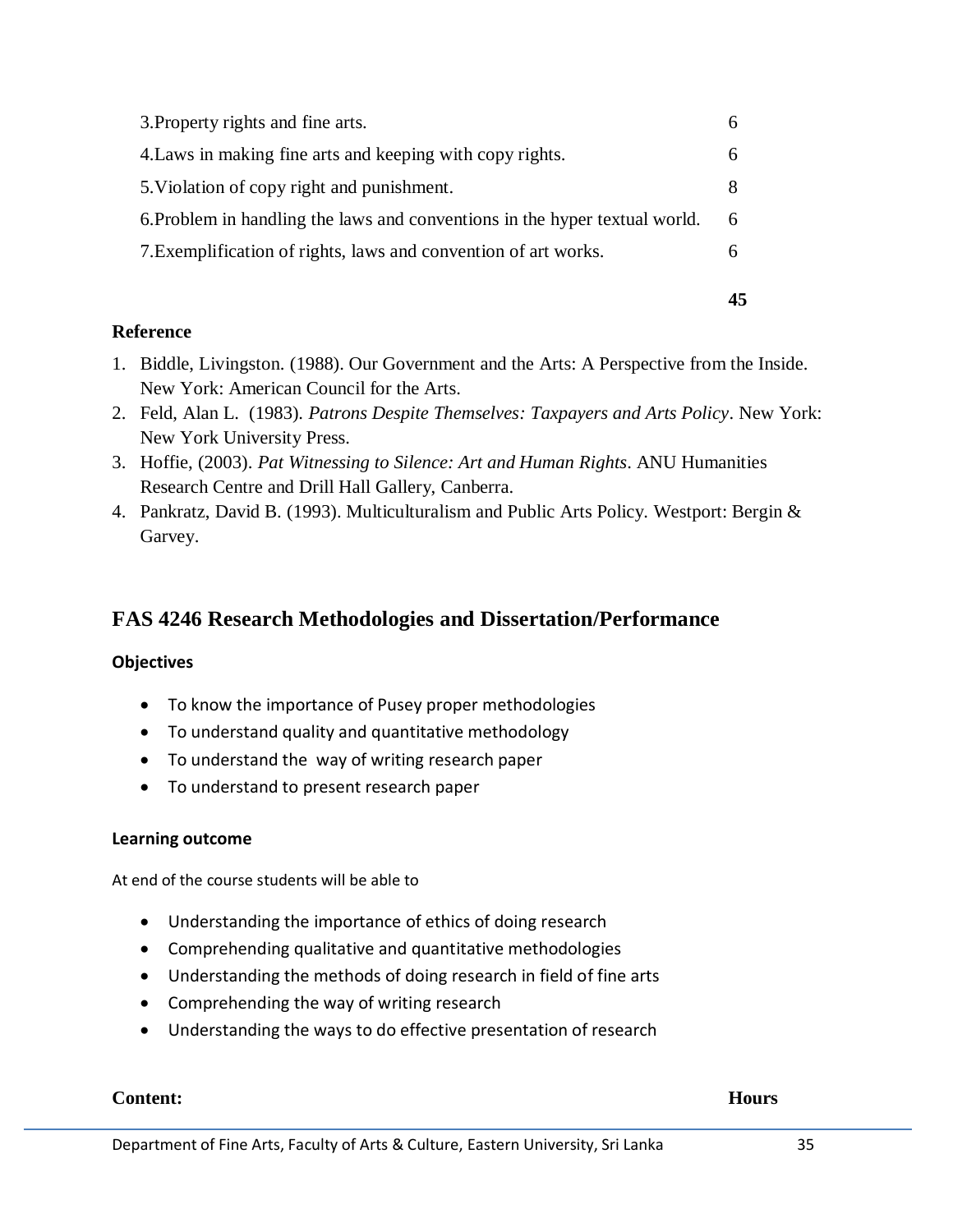| 1. Selection of title of research      | 3  |
|----------------------------------------|----|
| 2. Writing research proposal           | 4  |
| 3. Writing abstract                    | 4  |
| 4. Writing extend abstract             | 4  |
| 5. Writing literature review           | 4  |
| 6. Collection of research material     | 15 |
| 7. Preparation of questionnaire        | 4  |
| 8. Coding and recoding of variables    | 10 |
| 9. Entering datum and analysis of data | 10 |
| 10. Testifying hypothesis              | 4  |
| 11. Preparing bibliography             | 8  |
| 12. Writing thesis                     | 20 |
|                                        | 90 |

- 1. Adams, Laurie Schneider. (1996). *The Methodologies of Art. An Introduction.* New York: HarperCollins,
- 2. Chamberlain, Mary W. (1959). *Guide to Art Reference Books*. Chicago: American Library Association.
- 3. Ehresmann, Donald L. (1990). *Fine Arts: A Bibliographic Guide to Basic Reference Works,* Histories, and Handbooks. Third edition. Englewood: Libraries Unlimited, Inc.
- 4. Jones, Lois Swan. (1990). Art Information: Research Methods and Resources. Third edition. Dubuque: Kendall/Hunt.
- 5. Kleinbauer, W. Eugene and Thomas P. Slavens. (1982). Research Guide to the History of Western Art. Sources of Information in the Humanities No. 2. Chicago: American Library Association.

# **AC 1232: Introduction to Art Entrepreneurship**

# **Objectives:**

 $\triangleright$  In practice, function of art is an experience or an activism. The dimension of art as entrepreneurship is important in the current global context. The disintegration of traditional art entrepreneurship and the lack of art entrepreneurship in modern art practices also contributed for economic dependency and disintegration in Cultural Heritage.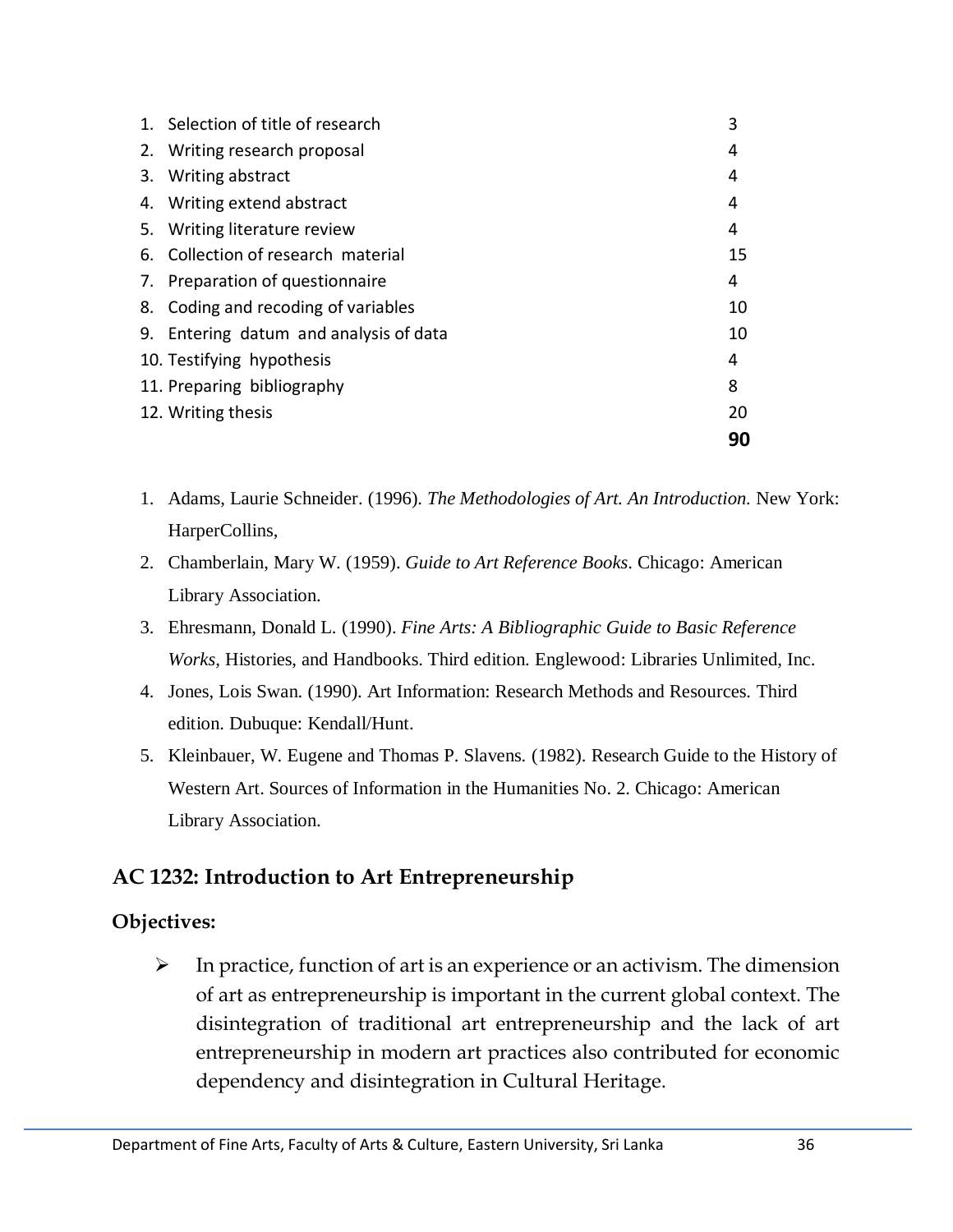$\triangleright$  Art entrepreneurship as a subject will deal with this issues in order to establish and strengthen the important dimension in art.

# **Learning Outcomes**

 $\triangleright$  Producing students with the knowledge and skill in the field in order to engage in the practice as an art entrepreneur and a person of engaging in the development of Art and Entrepreneurship.

| 1. | <b>Course Contents</b><br>Conventional ideologies of Arts                       | Hours<br>04 |
|----|---------------------------------------------------------------------------------|-------------|
| 2. | Conventional ideologies of Entrepreneurship                                     | 04          |
| 3. | Art and Entrepreneurship in Traditions                                          | 04          |
| 4. | New ideologies in Art and Entrepreneurship                                      | 04          |
| 5. | Art and Entrepreneurship in Global context                                      | 04          |
| 6. | Alternative Art Culture: Ideologies and activities                              | 04          |
| 7. | Community based Art and Entrepreneurship                                        | 03          |
| 8. | Art and Entrepreneurship as alternative economic activity<br><b>Total Hours</b> | 03<br>30    |

# **Recommended Reading**

- 09. Mikael Scherdin, Art Entrepreneurship, Ivo Zander Edward Elgar Publishing, 2011.
- 02. Sketches: Organizing Arts Elizabeth Chodos, Kerry Schneider Green Lantern Press, May 5, 2007.
- 03. Arts Entrepreneurship and Economic Development: Can Every City Be ZAustintatiousz?,Now Publishers Inc, Feb 1, 2011.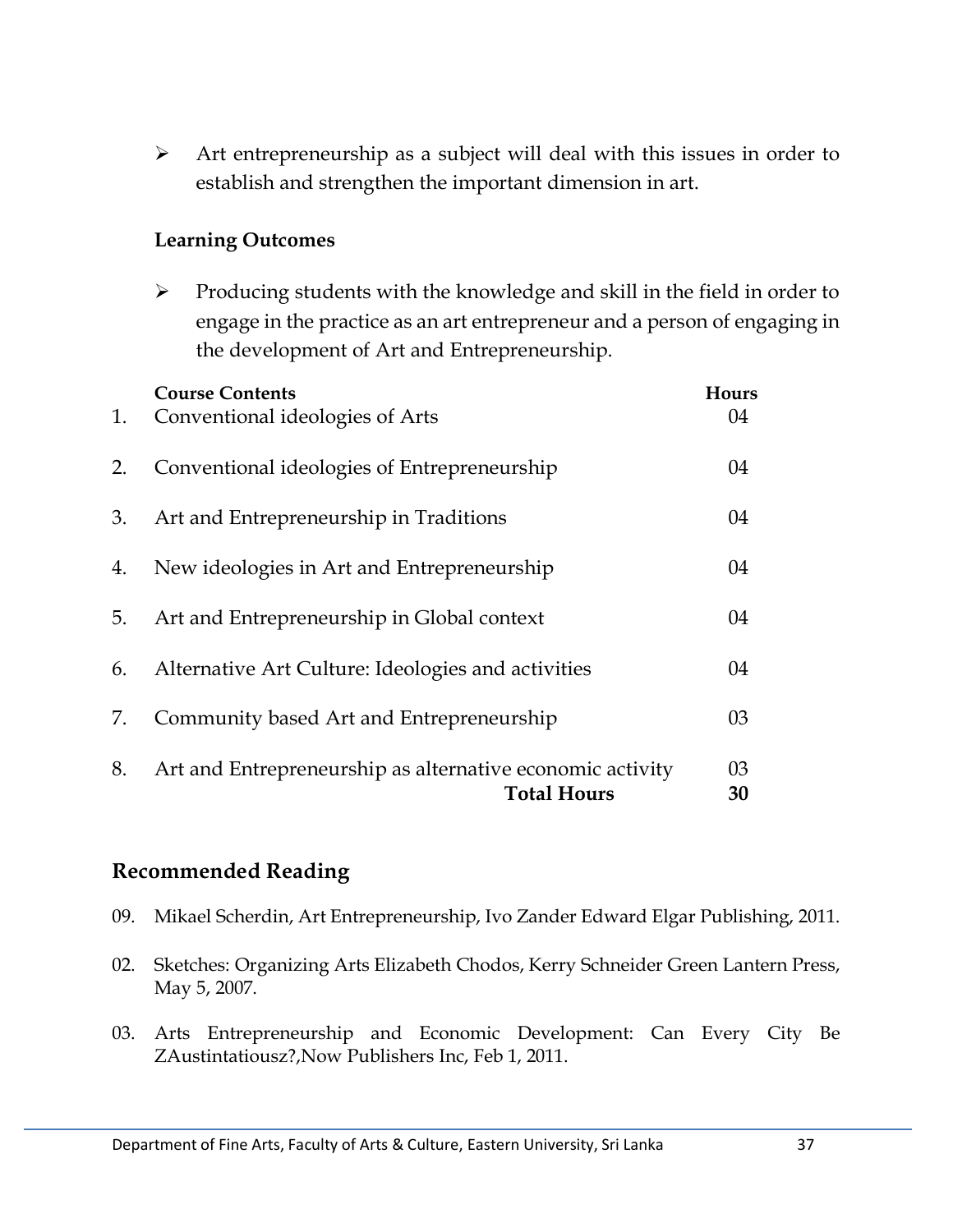- 04. Entrepreneurship and Self-Help among Black Americans, Butler, John Silbey. Albany: State University of New York Press. 1991.
- 05. Lyotard, Jean-François. "The Postmodern Condition." Culture and Society: Contemporary Debates. Ed. Jeffrey C. Alexander and Steven Seidman. Cambridge: Cambridge University Press. 1990.
- 06. Johnson, Margaret. "New Approaches to Understanding the Gendered Economy: Self-Employed Women, Microcredit and the Nonprofit Sector." Immigrant and Minority Entrepreneurship. Ed. John Silbey Butler and George Kozmetsky. Westport, Connecticut: Praeger. 2004.

## **OFA 2123 CINEMA AND TAMIL SOCIETY**

#### **Objectives**

- To understand the relationship of media and society
- To comprehend the influence cinema in society
- To understand the history of Tamil cinema

## **Learning outcomes**

At the end of the course students will be able to

- Understanding the history and nature of cinema
- Understanding the influence of cinema in society
- Comprehending short history of Tamil cinema
- Understanding of Tamil cinema and society

| <b>Course Contents:</b>           |    |
|-----------------------------------|----|
| 1. Brief history of Tamil society | 05 |
| 2. Brief introduction to cinema   | 05 |
| 3. Social influence in cinema     | 05 |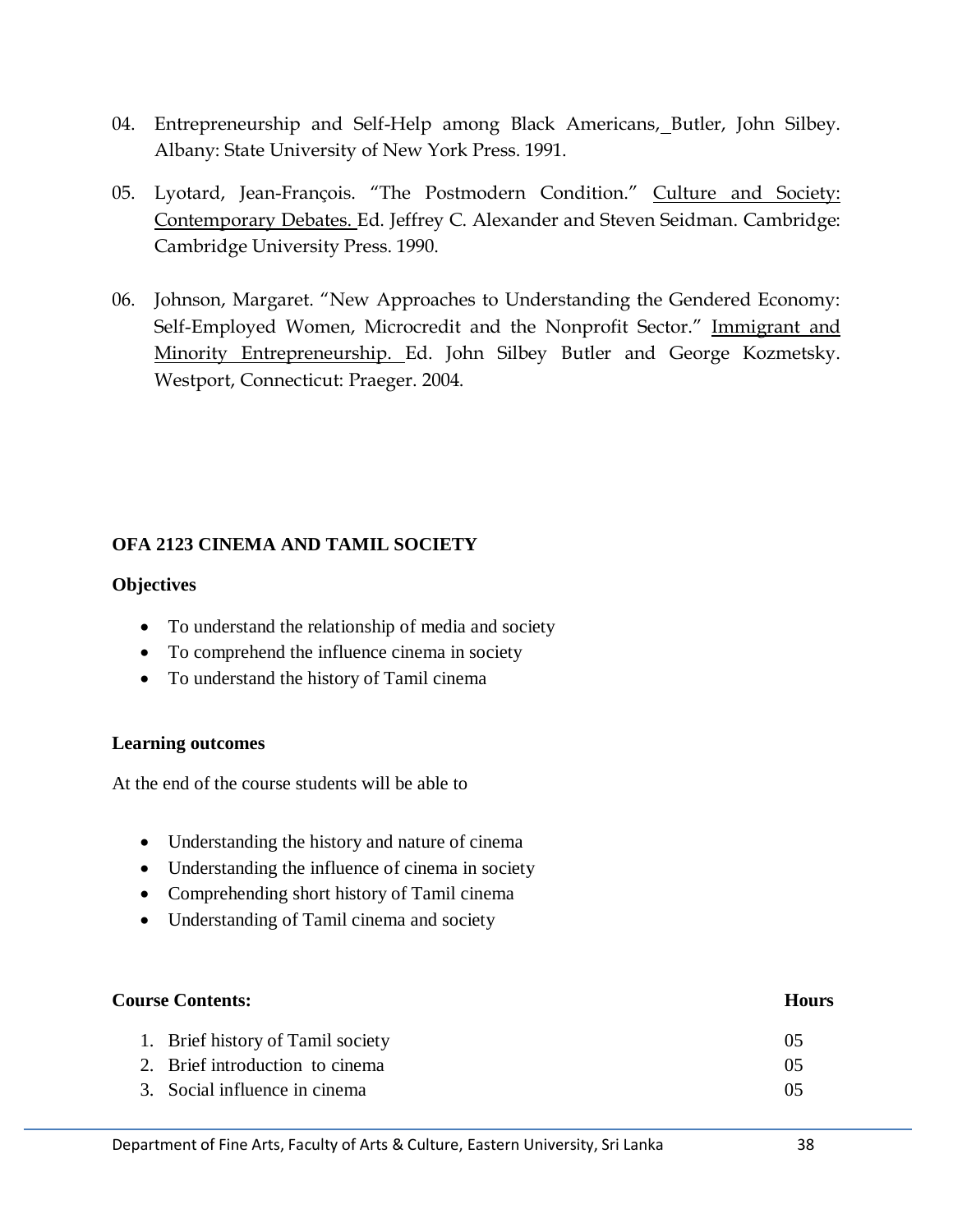| 4. Cinema's influence on society              | (1.5) |
|-----------------------------------------------|-------|
| 5. Brief history of current trends in cinema  | 05    |
| 6. Changing trends in Tamil cinema in society | 05    |
| 7. Film screenings and interactions           | 15    |
|                                               | 45    |

- 1. குமார். அம்சன். (1990). *சினிமா ரசனை*, பொன்னி, சென்னை.
- 2. சிவகுமார்.எம். (1997). *சினிமா ஓர் அற்புதமொழி*, சவுத் விசன், சென்னை,
- 3. திருநாவுக்கரசு.பா (பதி). (1995). *மக்களுக்கான சினிமா*, நிழல் வெளியீடு, சென்னை,
- 4. பெலாஸ்,பேல. (1992). *சினிமாக் கோட்பாடு*, மொழிபெயா்ப்பு எம்.சிவகுமாா், சவுத் ஏசியன் புக்ஸ், சென்னை.
- 5. Bordwell, David. (2001).Thompson, Kristin., *Film Art an Introduction*, University of Wiscorsim, New York.
- 6. Giannetti .L. (1990). *Understanding movies*, Prentices.

# **OFA 3143 ART, CULTURE AND SOCIETY**

## **OBJECTIVES**

- To understand the meaning of art culture of society and their relationship
- To comprehend the role of society and culture in creature of art works
- To understand the nature of art in different societies
- To understand the contribution of selected artists and theorists in art and culture

## **Learning out comes**

- Understanding the meaning of art culture and society
- Understanding the contribution of some theorists in art and culture
- Comprehending the role of society and its cultural in the artistic creation
- Understanding the nature of art in relation to different societies

## **Contents Hours**

# 1. Main and scope of art culture and society 5 2. Role of art in curing and preserving the culture 6 3. The necessary art in society 6 4. Relationship between art culture and society 7 5. Demonstrating the cultural values by exempting arts works 7